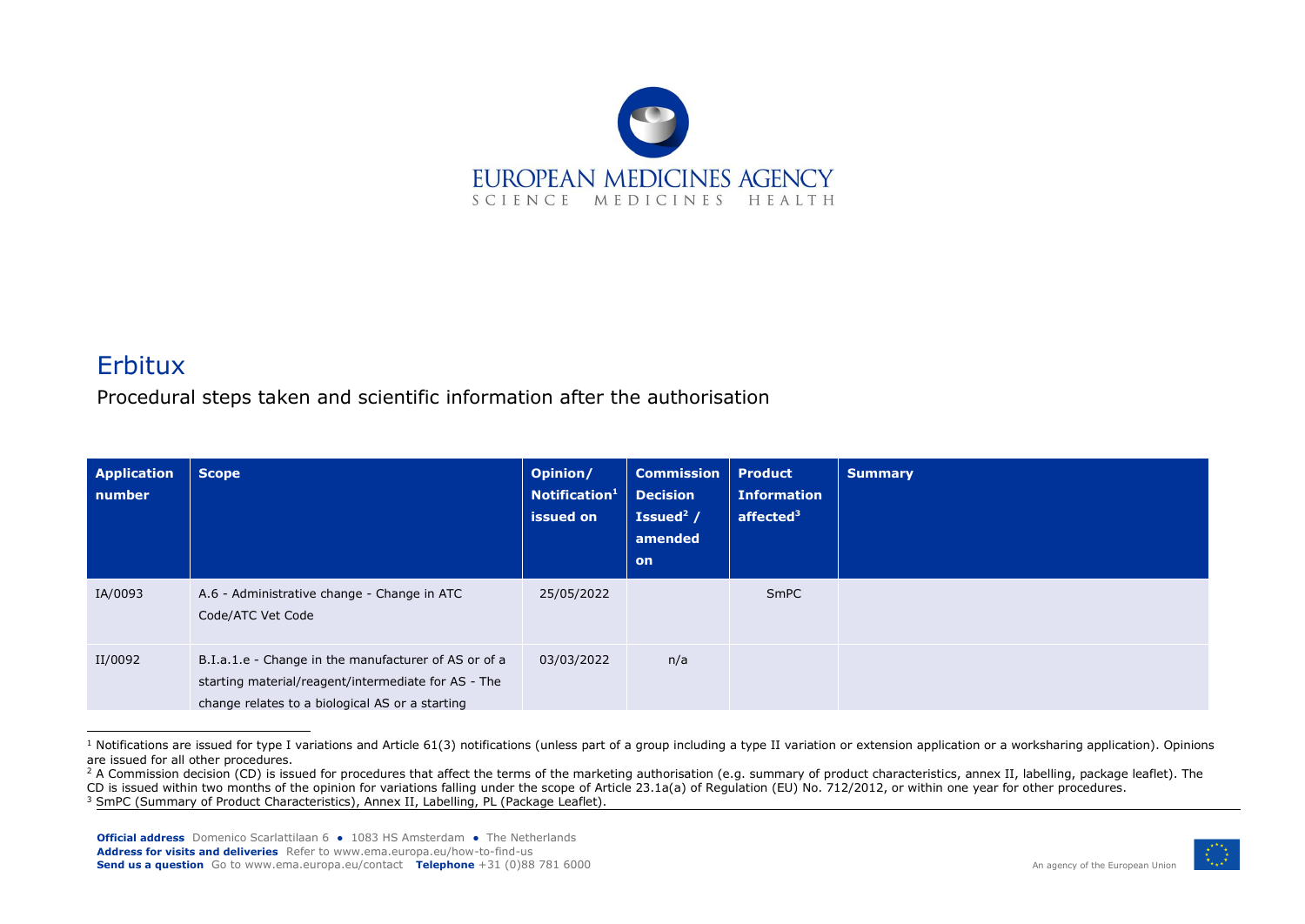|                      | material [-] used in the manufacture of a<br>biological/immunological product                                                                                                                                                                                                                                                                                                                                                                                                                                                                                                                                     |            |     |                                   |
|----------------------|-------------------------------------------------------------------------------------------------------------------------------------------------------------------------------------------------------------------------------------------------------------------------------------------------------------------------------------------------------------------------------------------------------------------------------------------------------------------------------------------------------------------------------------------------------------------------------------------------------------------|------------|-----|-----------------------------------|
| IB/0091/G            | This was an application for a group of variations.<br>B.I.a.4.z - Change to in-process tests or limits<br>applied during the manufacture of the AS - Other<br>variation<br>B.I.a.4.z - Change to in-process tests or limits<br>applied during the manufacture of the AS - Other<br>variation<br>B.I.a.4.z - Change to in-process tests or limits<br>applied during the manufacture of the AS - Other<br>variation                                                                                                                                                                                                 | 21/09/2021 | n/a |                                   |
| PSUSA/635/2<br>02009 | Periodic Safety Update EU Single assessment -<br>cetuximab                                                                                                                                                                                                                                                                                                                                                                                                                                                                                                                                                        | 10/06/2021 | n/a | PRAC Recommendation - maintenance |
| IB/0089/G            | This was an application for a group of variations.<br>B.I.a.4.b - Change to in-process tests or limits<br>applied during the manufacture of the AS - Addition<br>of a new in-process test and limits<br>B.I.a.4.b - Change to in-process tests or limits<br>applied during the manufacture of the AS - Addition<br>of a new in-process test and limits<br>B.I.a.4.c - Change to in-process tests or limits<br>applied during the manufacture of the AS - Deletion<br>of a non-significant in-process test<br>B.I.a.4.z - Change to in-process tests or limits<br>applied during the manufacture of the AS - Other | 16/12/2020 | n/a |                                   |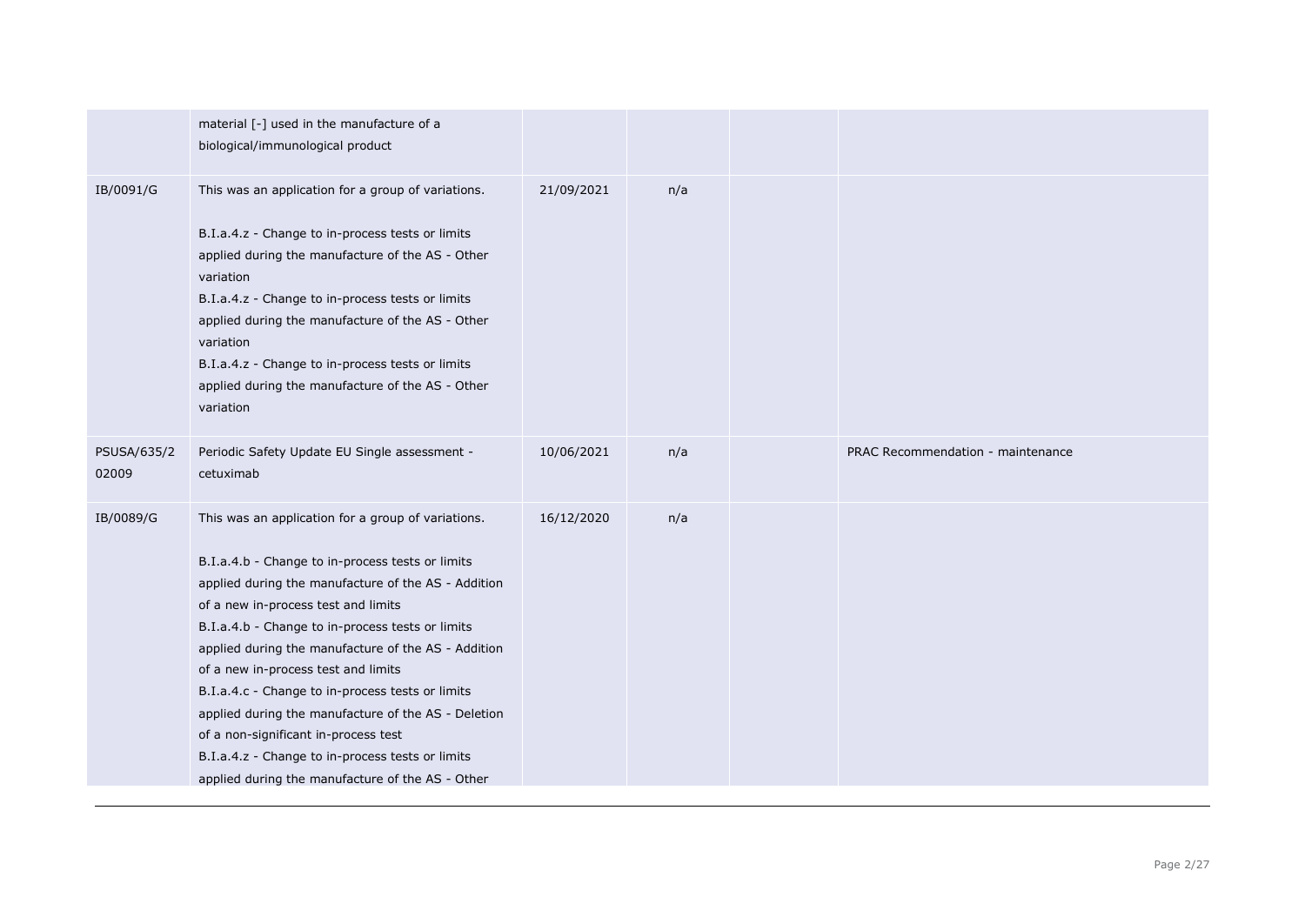|             | variation                                                                                                                                                                                                                                                                                                                                                                                                                                          |            |            |                    |
|-------------|----------------------------------------------------------------------------------------------------------------------------------------------------------------------------------------------------------------------------------------------------------------------------------------------------------------------------------------------------------------------------------------------------------------------------------------------------|------------|------------|--------------------|
| IB/0088/G   | This was an application for a group of variations.<br>B.I.b.2.e - Change in test procedure for AS or<br>starting material/reagent/intermediate - Other<br>changes to a test procedure (including replacement<br>or addition) for the AS or a starting<br>material/intermediate<br>B.II.d.2.d - Change in test procedure for the finished<br>product - Other changes to a test procedure<br>(including replacement or addition)                     | 06/01/2020 | n/a        |                    |
| N/0087      | Minor change in labelling or package leaflet not<br>connected with the SPC (Art. 61.3 Notification)                                                                                                                                                                                                                                                                                                                                                | 06/01/2020 | 25/06/2020 | PL                 |
| IB/0086     | B.I.a.2.a - Changes in the manufacturing process of<br>the AS - Minor change in the manufacturing process<br>of the AS                                                                                                                                                                                                                                                                                                                             | 21/08/2019 | n/a        |                    |
| IAIN/0085/G | This was an application for a group of variations.<br>A.4 - Administrative change - Change in the name<br>and/or address of a manufacturer or an ASMF holder<br>or supplier of the AS, starting material, reagent or<br>intermediate used in the manufacture of the AS or<br>manufacturer of a novel excipient<br>A.5.a - Administrative change - Change in the name<br>and/or address of a manufacturer/importer<br>responsible for batch release | 12/07/2019 | 25/06/2020 | Annex II and<br>PL |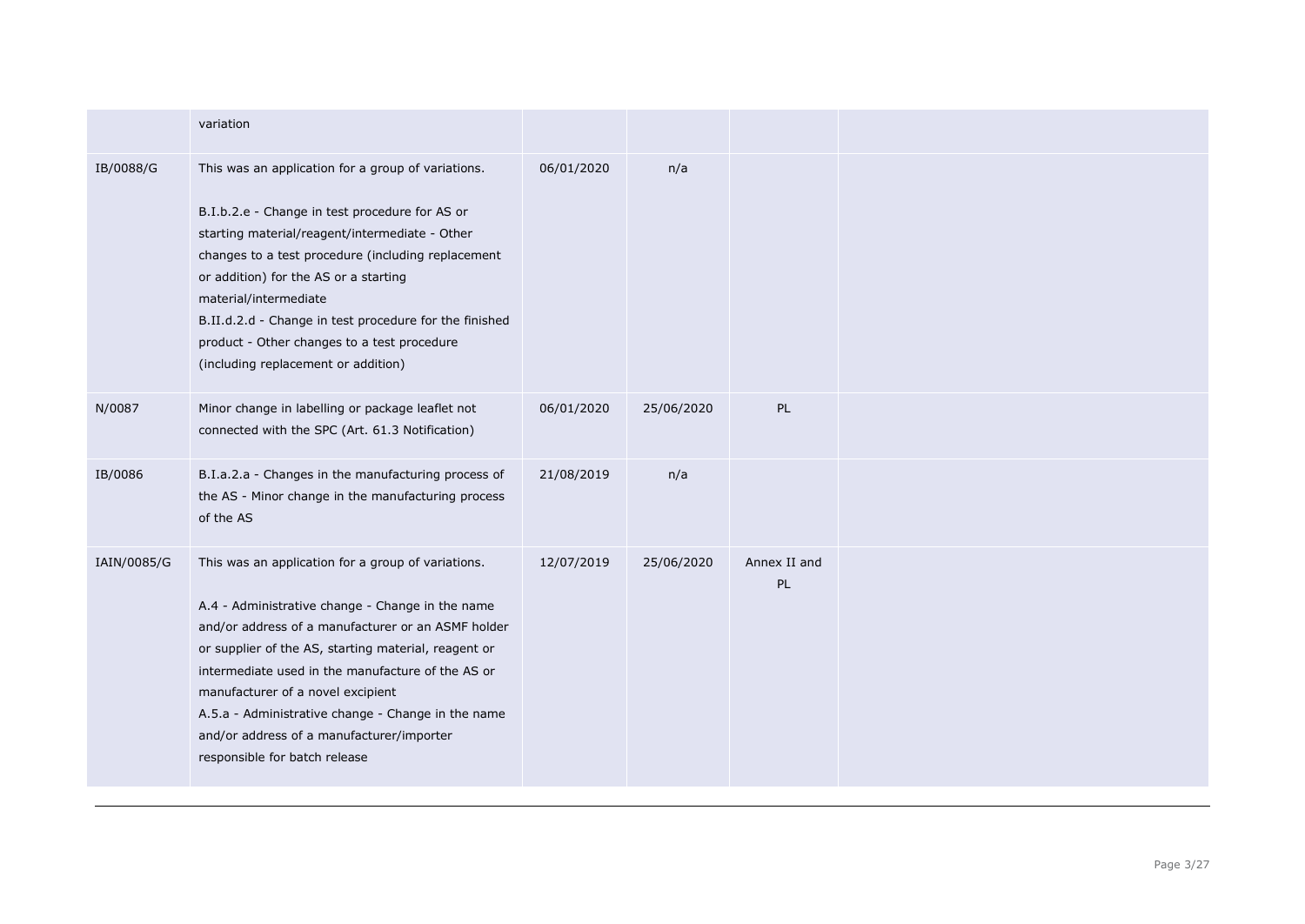| T/0084               | Transfer of Marketing Authorisation                                                                                                                                                                                                                                                                                                                                                                                                                                                                                                | 03/05/2019 | 22/05/2019 | SmPC,<br>Labelling and<br>PL |                                                                                                                                                                                                                                                                                                                                                                                                                                                                                                                                                                                                                                                                            |
|----------------------|------------------------------------------------------------------------------------------------------------------------------------------------------------------------------------------------------------------------------------------------------------------------------------------------------------------------------------------------------------------------------------------------------------------------------------------------------------------------------------------------------------------------------------|------------|------------|------------------------------|----------------------------------------------------------------------------------------------------------------------------------------------------------------------------------------------------------------------------------------------------------------------------------------------------------------------------------------------------------------------------------------------------------------------------------------------------------------------------------------------------------------------------------------------------------------------------------------------------------------------------------------------------------------------------|
| IA/0083              | B.I.b.1.b - Change in the specification parameters<br>and/or limits of an AS, starting<br>material/intermediate/reagent - Tightening of<br>specification limits                                                                                                                                                                                                                                                                                                                                                                    | 18/12/2018 | n/a        |                              |                                                                                                                                                                                                                                                                                                                                                                                                                                                                                                                                                                                                                                                                            |
| II/0082              | To update sections 4.4 and 4.8 of the SmPC to<br>amend existing warning and safety information on<br>Interstitial lung disease (ILD). The RMP (version<br>19.0) is updated accordingly and also to include<br>changes recommended as part of procedure<br>EMEA/H/C/PSUSA/00000635/201709. The MAH also<br>took the opportunity to make a minor correction to<br>the Annex II of the Product Information<br>C.I.4 - Change(s) in the SPC, Labelling or PL due to<br>new quality, preclinical, clinical or pharmacovigilance<br>data | 18/10/2018 | 22/05/2019 | SmPC and<br>Annex II         | Cases of interstitial lung disease (ILD), including fatal<br>cases, have been reported, with the majority of patients<br>from the Japanese population. Confounding or contributing<br>factors, such as concomitant chemotherapy known to be<br>associated with ILD, and pre-existing pulmonary diseases<br>were frequent in fatal cases. Such patients should be<br>closely monitored. In the event of symptoms (such as<br>dyspnoea, cough, fever) or radiographic findings suggestive<br>of ILD, prompt diagnostic investigation should occur.<br>If interstitial lung disease is diagnosed, cetuximab must be<br>discontinued and the patient be treated appropriately. |
| PSUSA/635/2<br>01709 | Periodic Safety Update EU Single assessment -<br>cetuximab                                                                                                                                                                                                                                                                                                                                                                                                                                                                         | 17/05/2018 | n/a        |                              | PRAC Recommendation - maintenance                                                                                                                                                                                                                                                                                                                                                                                                                                                                                                                                                                                                                                          |
| IB/0081              | B.I.a.2.a - Changes in the manufacturing process of<br>the AS - Minor change in the manufacturing process<br>of the AS                                                                                                                                                                                                                                                                                                                                                                                                             | 13/03/2018 | n/a        |                              |                                                                                                                                                                                                                                                                                                                                                                                                                                                                                                                                                                                                                                                                            |
| IA/0080              | B.I.b.1.b - Change in the specification parameters<br>and/or limits of an AS, starting<br>material/intermediate/reagent - Tightening of                                                                                                                                                                                                                                                                                                                                                                                            | 15/12/2017 | n/a        |                              |                                                                                                                                                                                                                                                                                                                                                                                                                                                                                                                                                                                                                                                                            |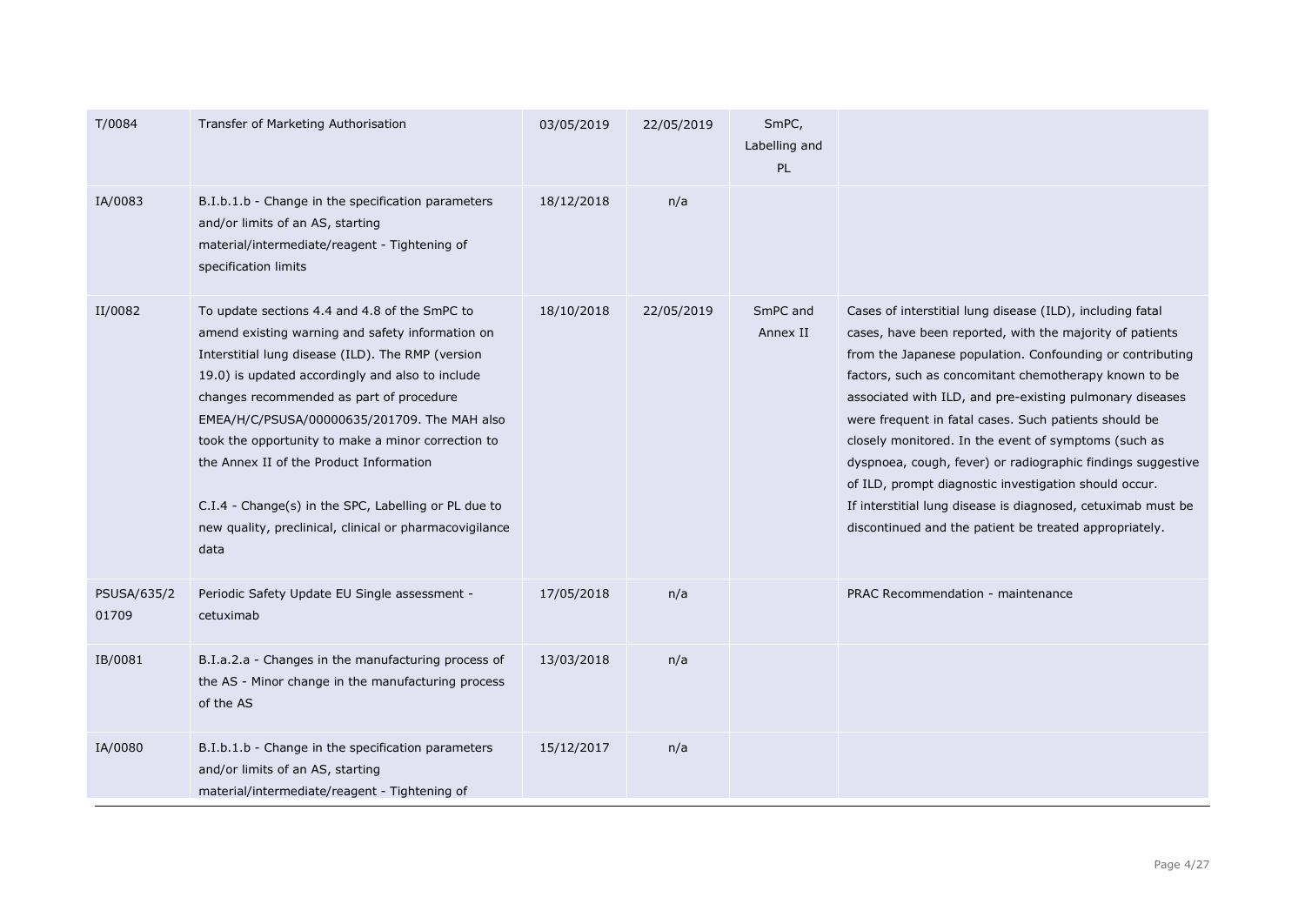|                             | specification limits                                                                                                                                                                                                                                                                                                                                                                                                                                                                                                          |            |            |           |                                   |
|-----------------------------|-------------------------------------------------------------------------------------------------------------------------------------------------------------------------------------------------------------------------------------------------------------------------------------------------------------------------------------------------------------------------------------------------------------------------------------------------------------------------------------------------------------------------------|------------|------------|-----------|-----------------------------------|
| II/0078/G                   | This was an application for a group of variations.<br>B.I.a.1.e - Change in the manufacturer of AS or of a<br>starting material/reagent/intermediate for AS - The<br>change relates to a biological AS or a starting<br>material [-] used in the manufacture of a<br>biological/immunological product<br>B.I.a.3.e - Change in batch size (including batch size<br>ranges) of AS or intermediate - The scale for a<br>biological/immunological AS is increased/decreased<br>without process change (e.g. duplication of line) | 09/11/2017 | n/a        |           |                                   |
| N/0077                      | Minor change in labelling or package leaflet not<br>connected with the SPC (Art. 61.3 Notification)                                                                                                                                                                                                                                                                                                                                                                                                                           | 02/06/2017 | 22/05/2019 | Labelling |                                   |
| IB/0076                     | B.I.a.1.k - Change in the manufacturer of AS or of a<br>starting material/reagent/intermediate for AS - New<br>storage site of MCB and/or WCB                                                                                                                                                                                                                                                                                                                                                                                 | 20/06/2016 | n/a        |           |                                   |
| IB/0075                     | B.I.a.4.c - Change to in-process tests or limits<br>applied during the manufacture of the AS - Deletion<br>of a non-significant in-process test                                                                                                                                                                                                                                                                                                                                                                               | 14/01/2016 | n/a        |           |                                   |
| IA/0074                     | A.7 - Administrative change - Deletion of<br>manufacturing sites                                                                                                                                                                                                                                                                                                                                                                                                                                                              | 21/12/2015 | n/a        |           |                                   |
| <b>PSUSA/635/2</b><br>01409 | Periodic Safety Update EU Single assessment -<br>cetuximab                                                                                                                                                                                                                                                                                                                                                                                                                                                                    | 10/04/2015 | n/a        |           | PRAC Recommendation - maintenance |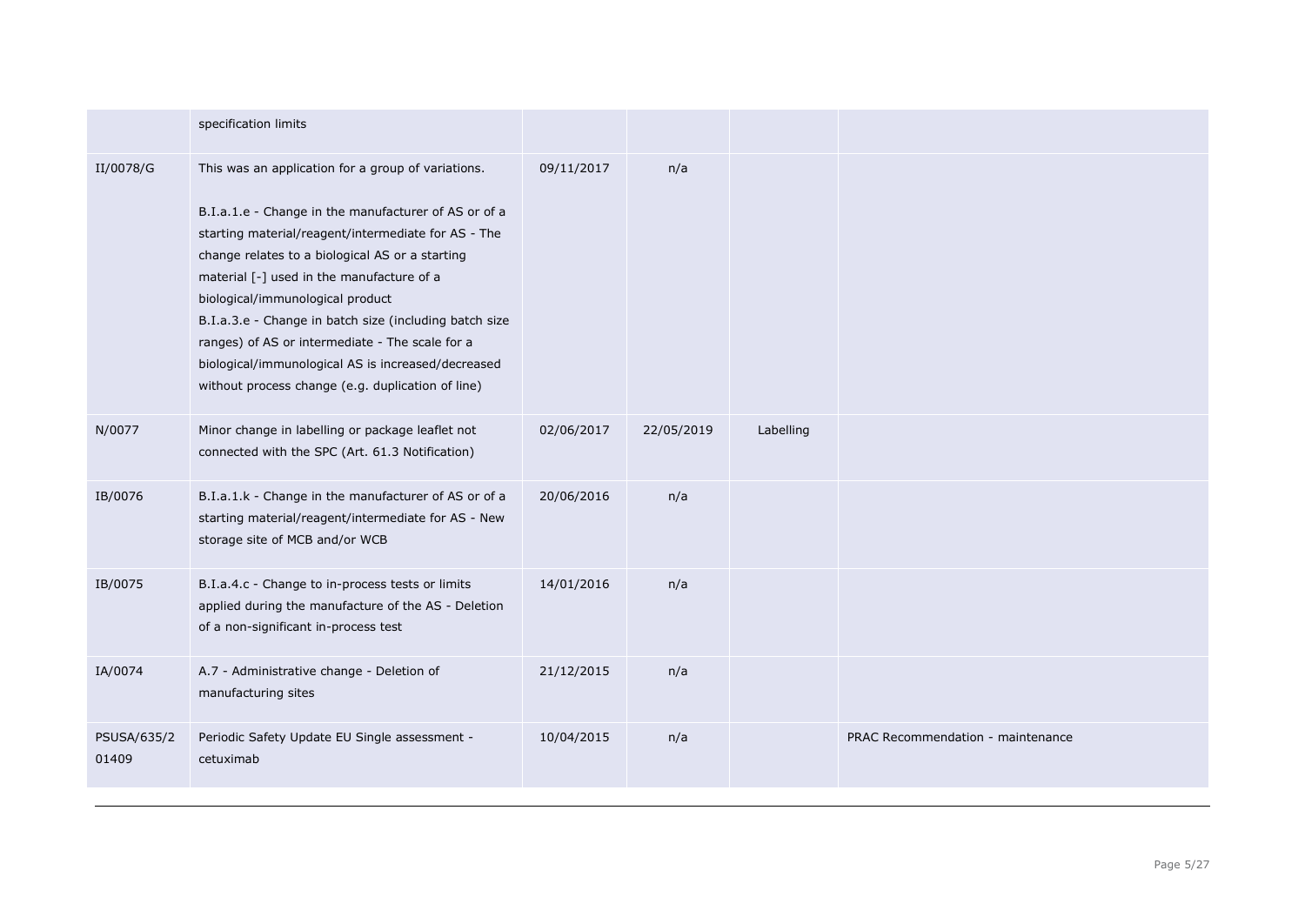| N/0071    | Minor change in labelling or package leaflet not<br>connected with the SPC (Art. 61.3 Notification)                                                                                                                                                                                                                                                                                                                            | 20/11/2014 | 05/12/2014 | PL |  |
|-----------|--------------------------------------------------------------------------------------------------------------------------------------------------------------------------------------------------------------------------------------------------------------------------------------------------------------------------------------------------------------------------------------------------------------------------------|------------|------------|----|--|
| IG/0500   | C.I.8.a - Introduction of or changes to a summary of<br>Pharmacovigilance system - Changes in QPPV<br>(including contact details) and/or changes in the<br><b>PSMF</b> location                                                                                                                                                                                                                                                | 17/11/2014 | n/a        |    |  |
| IB/0068/G | This was an application for a group of variations.<br>A.7 - Administrative change - Deletion of<br>manufacturing sites<br>B.I.a.1.k - Change in the manufacturer of AS or of a<br>starting material/reagent/intermediate for AS - New<br>storage site of MCB and/or WCB                                                                                                                                                        | 15/09/2014 | n/a        |    |  |
| IB/0070/G | This was an application for a group of variations.<br>B.I.b.2.e - Change in test procedure for AS or<br>starting material/reagent/intermediate - Other<br>changes to a test procedure (including replacement<br>or addition) for the AS or a starting<br>material/intermediate<br>B.II.d.2.d - Change in test procedure for the finished<br>product - Other changes to a test procedure<br>(including replacement or addition) | 02/09/2014 | n/a        |    |  |
| IG/0461   | C.I.8.a - Introduction of or changes to a summary of<br>Pharmacovigilance system - Changes in QPPV<br>(including contact details) and/or changes in the<br><b>PSMF</b> location                                                                                                                                                                                                                                                | 22/07/2014 | n/a        |    |  |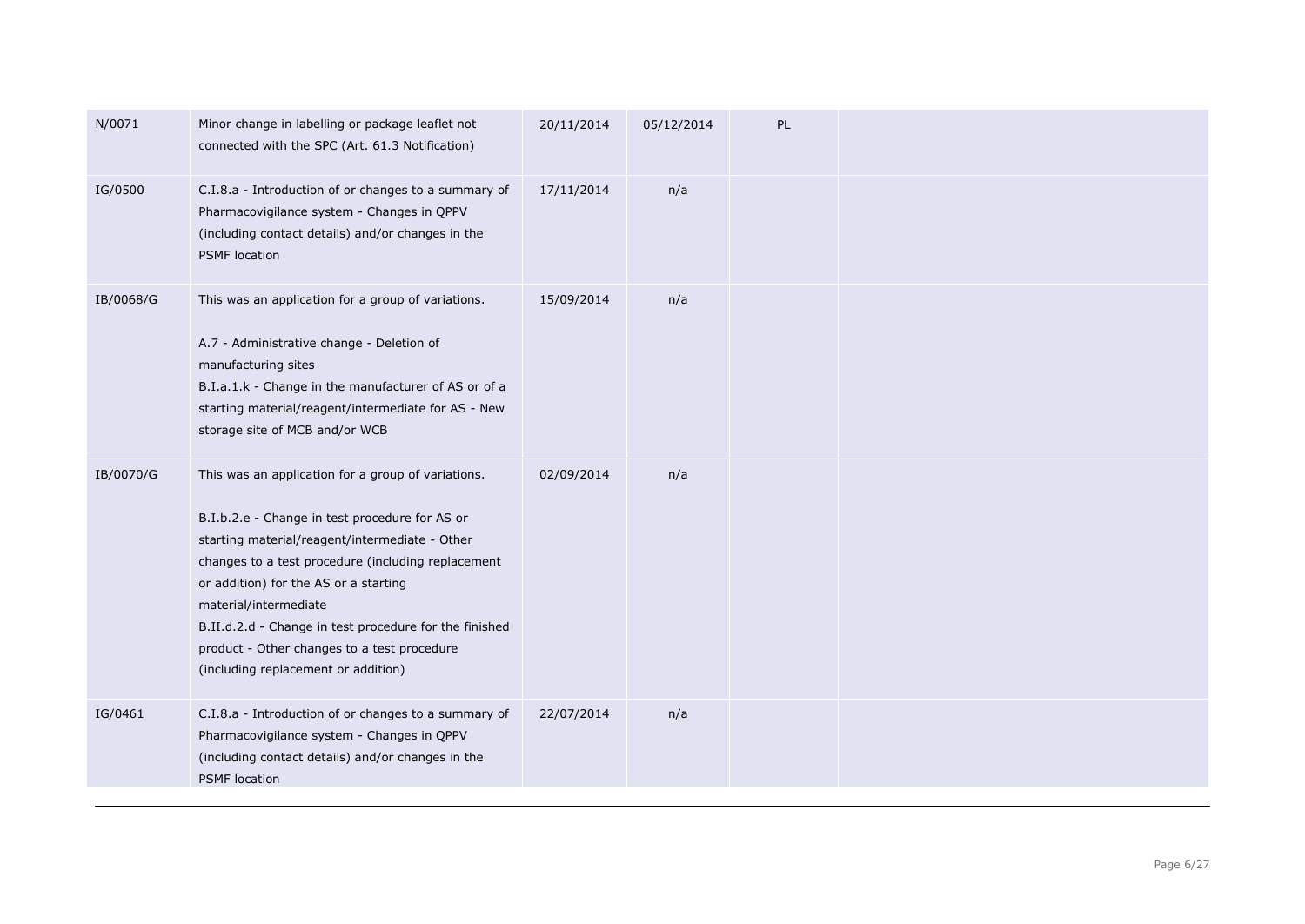| II/0066   | Update of section 5.1 of the SmPC with efficacy data<br>by RAS (KRAS and NRAS) tumour status from the<br>CRYSTAL (EMR 62 202-013) and FIRE3 studies<br>C.I.4 - Change(s) in the SPC, Labelling or PL due to<br>new quality, preclinical, clinical or pharmacovigilance<br>data                  | 26/06/2014 | 05/12/2014 | SmPC and<br>Annex II | The submission of results of studies CRYSTAL and FIRE-3<br>by RAS status has been requested in order to the address<br>issues related to the efficacy of Erbitux further to the<br>restriction of the colorectal cancer indication, for which the<br>evidence of wild-type RAS (KRAS and NRAS) status is<br>required before initiating treatment with Erbitux. Upon<br>submission of the application for the restriction of indication<br>in October 2013, analyses of the interaction between RAS<br>mutation status and treatment outcome in the pivotal first-<br>line phase III cetuximab trials EMR 62 202-013 (CRYSTAL -<br>cetuximab in combination with irinotecan-based<br>chemotherapy) and FIRE-3 (randomised first-line phase III<br>comparing head-to-head FOLFIRI combined with either<br>cetuximab or bevacizumab in KRAS wild-type mCRC) were<br>still ongoing. The Erbitux Product Information has been<br>updated in order to include these new efficacy data by RAS<br>tumour status. The data lend further support to the<br>restriction of the Erbitux metastatic colorectal cancer<br>indication to patients with wild-type RAS (KRAS and NRAS)<br>tumours. |
|-----------|-------------------------------------------------------------------------------------------------------------------------------------------------------------------------------------------------------------------------------------------------------------------------------------------------|------------|------------|----------------------|-----------------------------------------------------------------------------------------------------------------------------------------------------------------------------------------------------------------------------------------------------------------------------------------------------------------------------------------------------------------------------------------------------------------------------------------------------------------------------------------------------------------------------------------------------------------------------------------------------------------------------------------------------------------------------------------------------------------------------------------------------------------------------------------------------------------------------------------------------------------------------------------------------------------------------------------------------------------------------------------------------------------------------------------------------------------------------------------------------------------------------------------------------------------------------------|
| IA/0067/G | This was an application for a group of variations.<br>A.7 - Administrative change - Deletion of<br>manufacturing sites<br>B.III.1.b.3 - Submission of a new/updated or<br>deletion of Ph. Eur. TSE Certificate of Suitability -<br>Updated certificate from an already approved<br>manufacturer | 10/06/2014 | n/a        |                      |                                                                                                                                                                                                                                                                                                                                                                                                                                                                                                                                                                                                                                                                                                                                                                                                                                                                                                                                                                                                                                                                                                                                                                                   |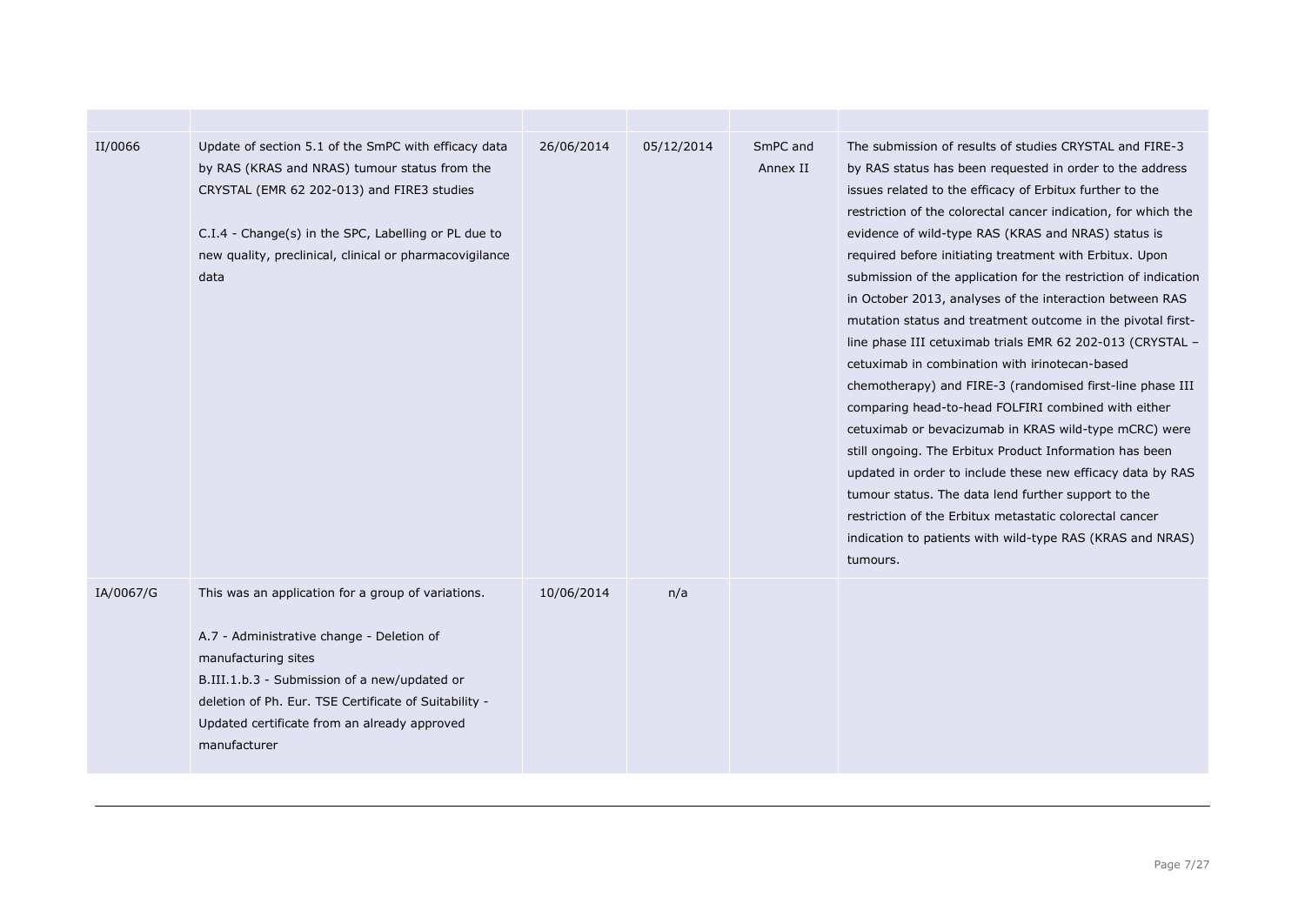| PSUV/0064 | Periodic Safety Update                                                                                                                                                                                                                                                                                                                                                                                                                                                                                                                                                                                                                                                                                                                                                                                                                                   | 10/04/2014 | n/a        |             | PRAC Recommendation - maintenance                                                                                                                                                                                                                                                                                                                                                                                                                                                                                                                                                                                                                                                               |
|-----------|----------------------------------------------------------------------------------------------------------------------------------------------------------------------------------------------------------------------------------------------------------------------------------------------------------------------------------------------------------------------------------------------------------------------------------------------------------------------------------------------------------------------------------------------------------------------------------------------------------------------------------------------------------------------------------------------------------------------------------------------------------------------------------------------------------------------------------------------------------|------------|------------|-------------|-------------------------------------------------------------------------------------------------------------------------------------------------------------------------------------------------------------------------------------------------------------------------------------------------------------------------------------------------------------------------------------------------------------------------------------------------------------------------------------------------------------------------------------------------------------------------------------------------------------------------------------------------------------------------------------------------|
| IB/0065/G | This was an application for a group of variations.<br>B.I.d.1.c - Stability of AS - Change in the re-test<br>period/storage period or storage conditions - Change<br>to an approved stability protocol<br>B.II.f.1.b.5 - Stability of FP - Extension of the shelf<br>life of the finished product - Biological/immunological<br>medicinal product in accordance with an approved<br>stability protocol<br>B.II.f.1.e - Stability of FP - Change to an approved<br>stability protocol                                                                                                                                                                                                                                                                                                                                                                     | 28/03/2014 | 05/12/2014 | SmPC        |                                                                                                                                                                                                                                                                                                                                                                                                                                                                                                                                                                                                                                                                                                 |
| II/0059   | Update of sections 4.2 and 4.4 of the SmPC in order<br>to amend administration recommendations and<br>expand on the existing warning related to infusion-<br>related reactions in the course of Erbitux treatment.<br>Section 4.8 of the SmPC is also amended with<br>deletion of information related to infusion reactions,<br>as this information is being reflected in section 4.4<br>instead and a cross-reference to section 4.4 is being<br>introduced. In addition, a minor deletion is made in<br>section 4.2 of the SmPC. The Package Leaflet is<br>updated accordingly.<br>C.I.3.b - Implementation of change(s) requested<br>following the assessment of an USR, class labelling, a<br>PSUR, RMP, FUM/SO, data submitted under Article<br>45/46, or amendments to reflect a Core SPC -<br>Change(s) with new additional data submitted by the | 19/12/2013 | 05/12/2014 | SmPC and PL | Further to a PRAC recommendation, the MAH performed a<br>cumulative review of case reports of cytokine release<br>syndrome. In addition, the MAH conducted a review of the<br>available evidence (from literature) in order to better define<br>the risk of infusion-related reactions and to mitigate this<br>risk with appropriate recommendations in the product<br>information. As a result, information regarding the risk<br>factors, presentation and management of infusion-related<br>reactions, including cytokine release syndrome, was<br>extensively revised in section 4.4 of the SmPC and relevant<br>administration recommendations were updated in section<br>4.2 of the SmPC. |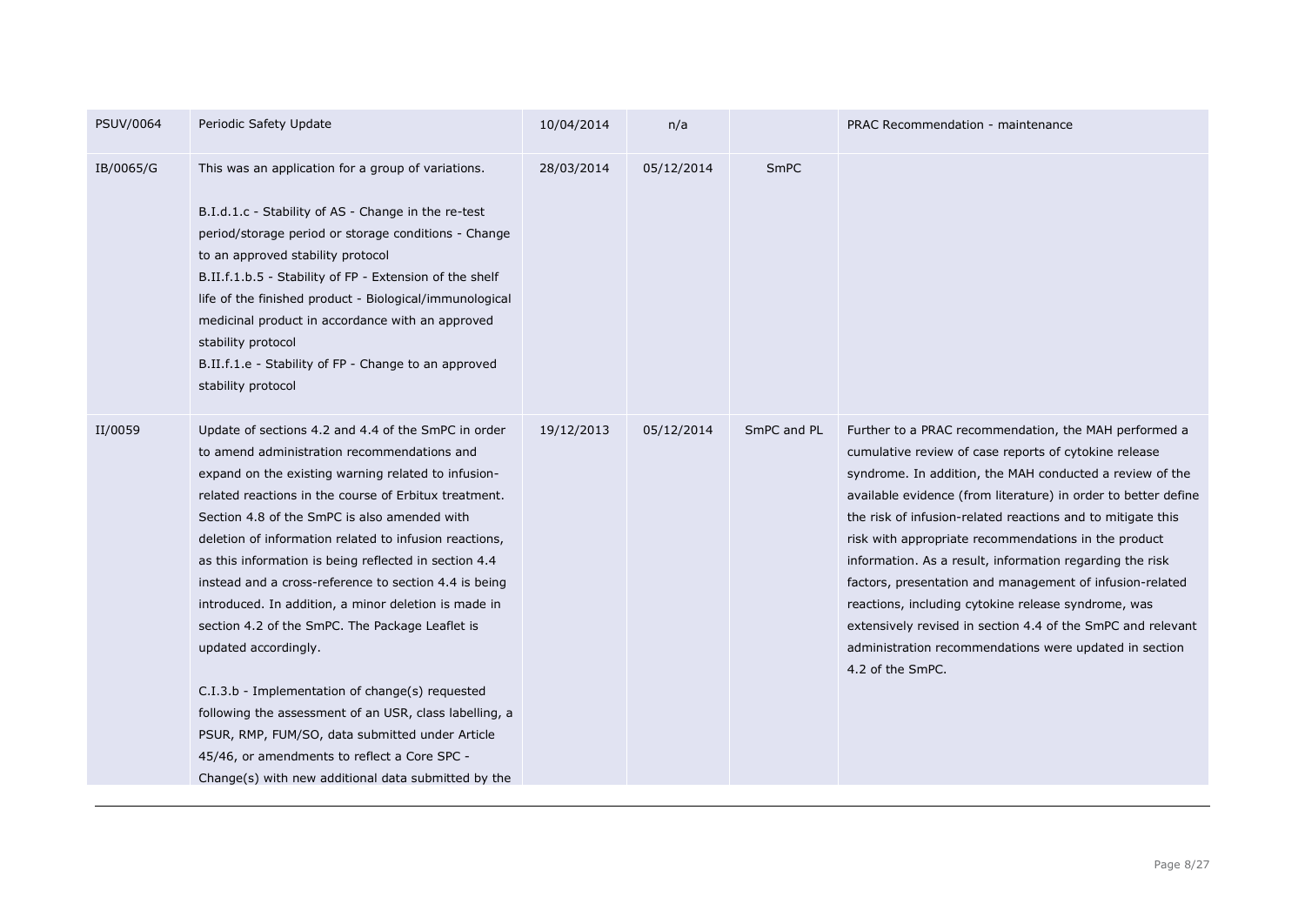|           | <b>MAH</b>                                                                                                                                                                                                                                                                                                                                                                                                                                                                                                                                                                                                                                                                                                                                                                                                                                                                     |            |            |                          |                                                                   |
|-----------|--------------------------------------------------------------------------------------------------------------------------------------------------------------------------------------------------------------------------------------------------------------------------------------------------------------------------------------------------------------------------------------------------------------------------------------------------------------------------------------------------------------------------------------------------------------------------------------------------------------------------------------------------------------------------------------------------------------------------------------------------------------------------------------------------------------------------------------------------------------------------------|------------|------------|--------------------------|-------------------------------------------------------------------|
| II/0062   | Restriction of the indication for the treatment of<br>colorectal cancer to patients with wild-type RAS<br>tumours in follow-up to CHMP request<br>As a consequence, sections 4.1 and 5.1 of the SmPC<br>are updated. In addition, relevant safety information<br>on the use of Erbitux in patients with mutant RAS<br>tumours is updated in accordance in sections 4.2,<br>4.3 and 4.4 of the SmPC. Conditions are added in<br>Annex II for submission of results of the CRYSTAL<br>and FIRE III studies by RAS status and of an RMP<br>update in consequence to the amended indication.<br>The Package Leaflet is updated in accordance.<br>Furthermore, the PI is being brought in line with the<br>latest QRD template version 9.0.<br>C.I.6.a - Change(s) to therapeutic indication(s) -<br>Addition of a new therapeutic indication or<br>modification of an approved one | 21/11/2013 | 18/12/2013 | SmPC, Annex<br>II and PL | Please refer to the Scientific Discussion: H-558-VAR-II-62-<br>en |
| II/0061   | To update the description of the manufacturing<br>process for the working cell banks (WCBs).<br>B.I.a.2.c - Changes in the manufacturing process of<br>the AS - The change refers to a [-] substance in the<br>manufacture of a biological/immunological medicinal<br>product and is not related to a protocol                                                                                                                                                                                                                                                                                                                                                                                                                                                                                                                                                                 | 25/07/2013 | n/a        |                          |                                                                   |
| IA/0060/G | This was an application for a group of variations.                                                                                                                                                                                                                                                                                                                                                                                                                                                                                                                                                                                                                                                                                                                                                                                                                             | 17/05/2013 | n/a        |                          |                                                                   |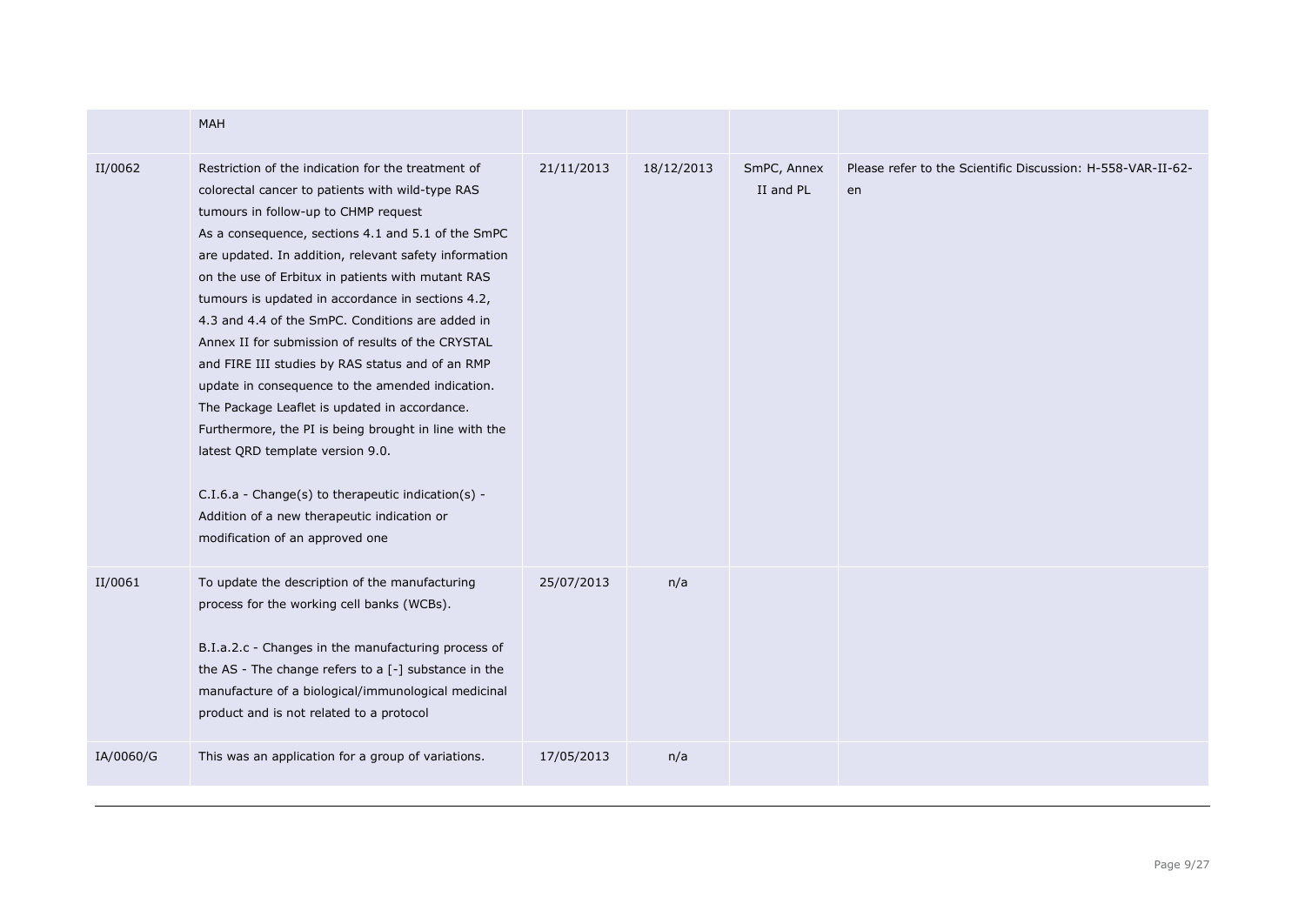|         | A.4 - Administrative change - Change in the name<br>and/or address of a manufacturer or supplier of the<br>AS, starting material, reagent or intermediate used<br>in the manufacture of the AS<br>B.III.1.b.3 - Submission of a new or updated Ph. Eur.<br>TSE Certificate of suitability - Updated certificate<br>from an already approved manufacturer                                                                                                                                                                                                                              |            |            |                              |                                                                                                                                                                                                                                                                                                                                                                                                                                                                                                      |
|---------|---------------------------------------------------------------------------------------------------------------------------------------------------------------------------------------------------------------------------------------------------------------------------------------------------------------------------------------------------------------------------------------------------------------------------------------------------------------------------------------------------------------------------------------------------------------------------------------|------------|------------|------------------------------|------------------------------------------------------------------------------------------------------------------------------------------------------------------------------------------------------------------------------------------------------------------------------------------------------------------------------------------------------------------------------------------------------------------------------------------------------------------------------------------------------|
| II/0058 | Update of sections 4.4 and 4.8 of the SmPC in order<br>to amend the existing warning on skin reactions and<br>the description of these, respectively, with the<br>addition of necrotising fasciitis as a form of skin<br>reaction that has been reported during Erbitux<br>treatment. This updated safety information was<br>identified following a search for relevant cases in the<br>MAH's Global Safety Database.<br>C.I.4 - Variations related to significant modifications<br>of the SPC due in particular to new quality, pre-<br>clinical, clinical or pharmacovigilance data | 21/02/2013 | 18/12/2013 | <b>SmPC</b>                  | Four (4) cases of necrotising fasciitis, two of which with<br>fatal outcome, and 1 case of non-necrotising fasciitis have<br>been reported in the course of Erbitux treatment. Although<br>a causal relationship between Erbitux and necrotising<br>fasciitis has not been established, skin reactions with<br>Erbitux may become severe, especially in combination with<br>chemotherapy, and the risk of secondary infections (mainly<br>bacterial), including necrotising fasciitis, is increased. |
| II/0057 | Update of section 4.8 of the SmPC in order to amend<br>the severity of mucositis in the course of Erbitux<br>treatment from 'mild to moderate' to 'in some cases<br>severe' following an increased number of relevant<br>cases in the Investigator Sponsored Trial PETACC-8.<br>The Package Leaflet is updated accordingly. In<br>addition, the MAH took the opportunity to make a<br>minor editorial change to the SmPC, Labelling and<br>PL.                                                                                                                                        | 13/12/2012 | 18/12/2013 | SmPC,<br>Labelling and<br>PL | Based on the finding of an increased incidence of mucositis<br>in the interim analysis of the PETACC-8 trial, the MAH re-<br>evaluated the severity of mucositis in 13 randomised<br>controlled clinical trials of cetuximab, postmarketing data<br>and literature. Not only mild to moderate, but sometimes<br>also severe mucositis has been reported in the course of<br>treatment with Erbitux.                                                                                                  |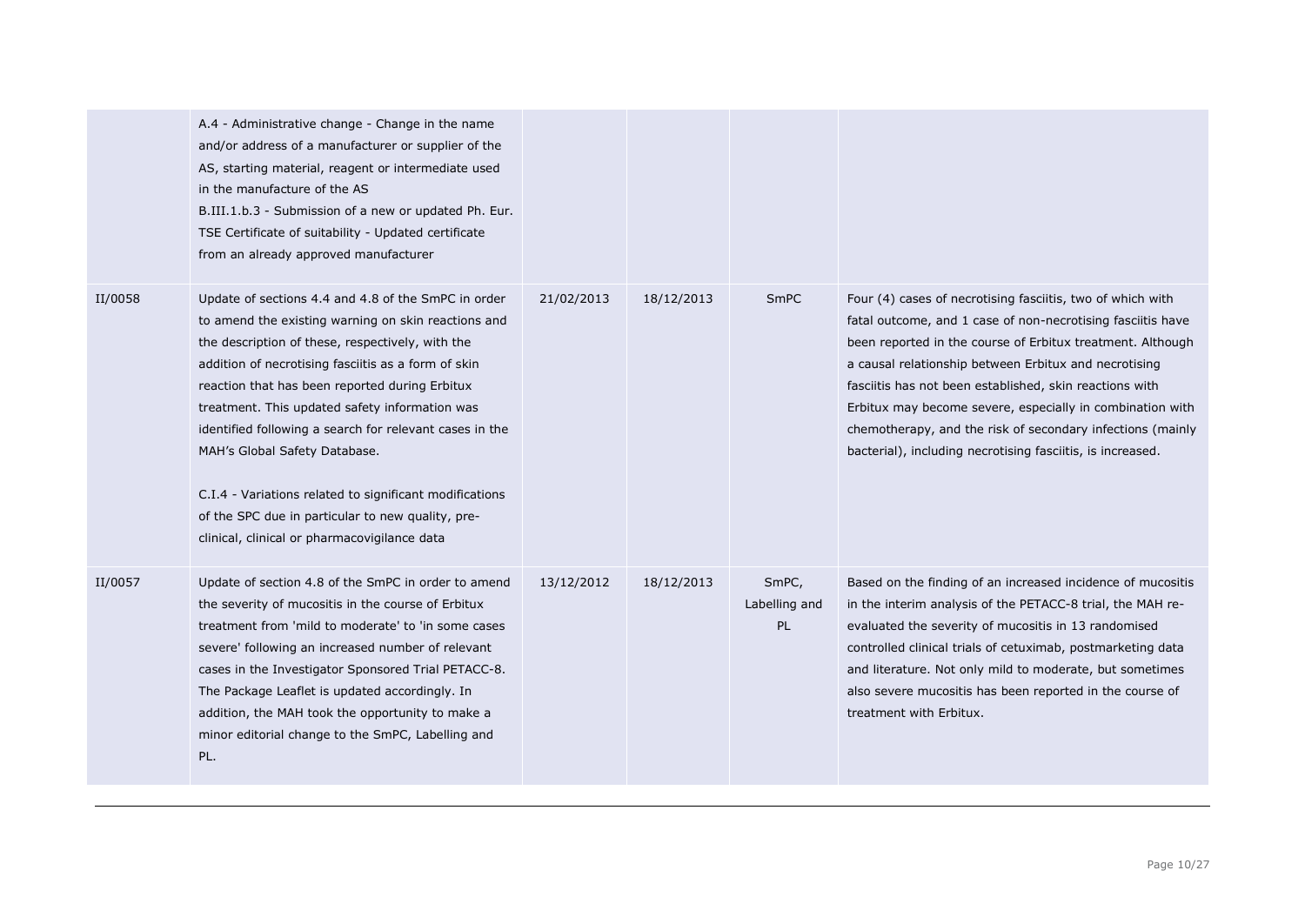|           | C.I.4 - Variations related to significant modifications<br>of the SPC due in particular to new quality, pre-<br>clinical, clinical or pharmacovigilance data                                                                                                                                                                                                                                                                              |            |            |                              |  |
|-----------|-------------------------------------------------------------------------------------------------------------------------------------------------------------------------------------------------------------------------------------------------------------------------------------------------------------------------------------------------------------------------------------------------------------------------------------------|------------|------------|------------------------------|--|
| IG/0224   | C.I.z - Changes (Safety/Efficacy) of Human and<br>Veterinary Medicinal Products - Other variation                                                                                                                                                                                                                                                                                                                                         | 11/10/2012 | n/a        |                              |  |
| IB/0055   | B.V.c.1.c - Change management protocol - Update of<br>the quality dossier to implement changes, requested<br>by the EMA/NCA, following assessment of a change<br>management protocol - Implementation of a change<br>for a biological/immunological medicinal product                                                                                                                                                                     | 11/10/2012 | n/a        |                              |  |
| II/0054/G | This was an application for a group of variations.<br>B.I.a.2.c - Changes in the manufacturing process of<br>the AS - The change refers to a $[-]$ substance in the<br>manufacture of a biological/immunological medicinal<br>product and is not related to a protocol<br>B.I.c.1.b - Change in immediate packaging of the AS<br>- Qualitative and/or quantitative composition for<br>sterile and non-frozen biological/immunological ASs | 20/09/2012 | n/a        |                              |  |
| II/0052/G | This was an application for a group of variations.<br>- To add an alternative stopper.<br>- To delete the 50 mg/10 ml (EU/1/04/281/002) and<br>250 mg/50 ml (EU/1/04/281/004) presentations of<br>the concentration 5 mg/ml solution for infusion.<br>- To delete the concentration 2 mg/ml solution for<br>infusion (EU/1/04/281/001)                                                                                                    | 19/07/2012 | 30/08/2012 | SmPC,<br>Labelling and<br>PL |  |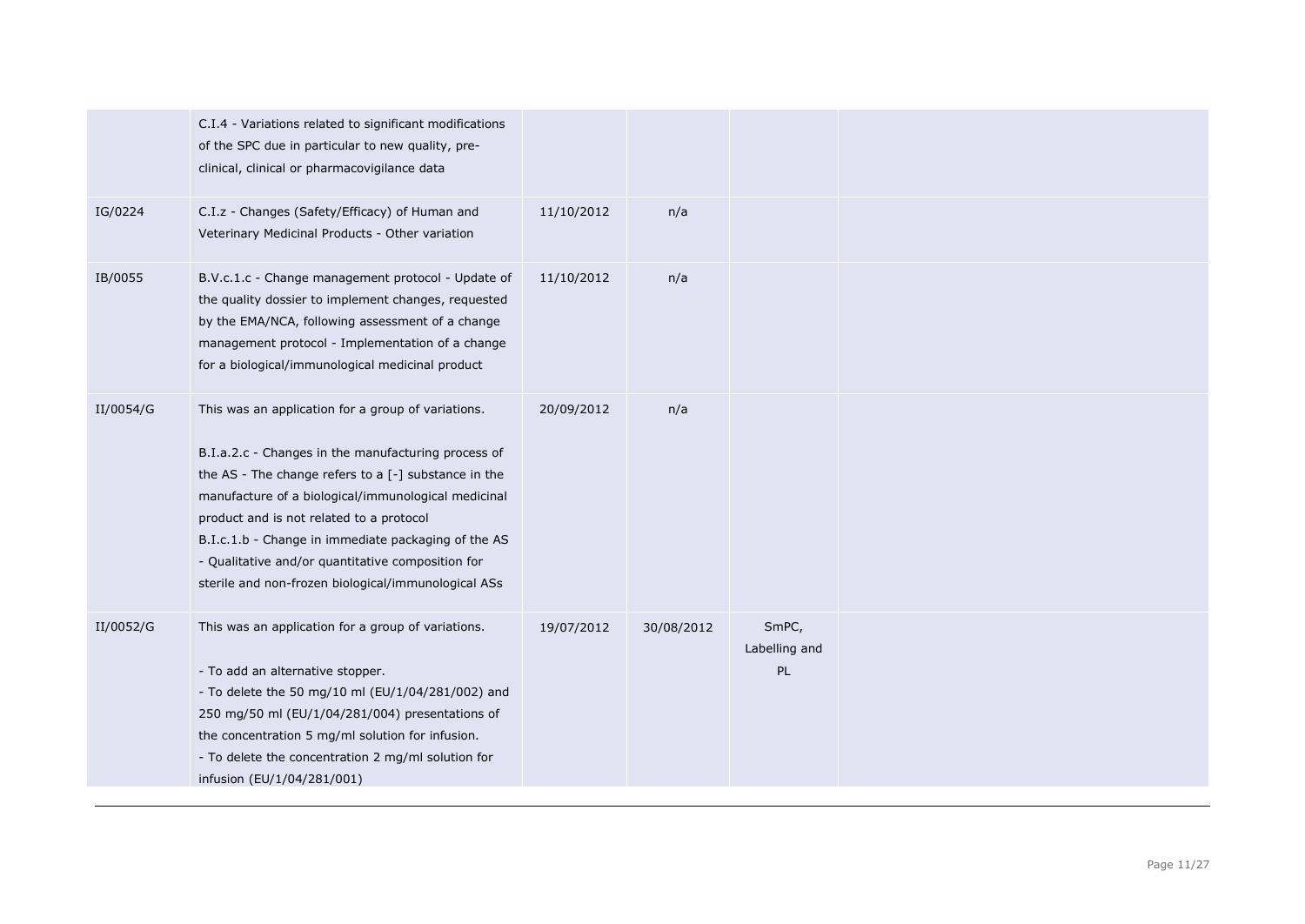|           | B.II.e.4.b - Change in shape or dimensions of the<br>container or closure (immediate packaging) - The<br>change in shape or dimensions concerns a<br>fundamental part, which may have a significant<br>impact on the delivery, use, safety or stability of the<br>FP<br>B.II.e.5.b - Change in pack size of the finished<br>product - Deletion of a pack size(s)<br>C.I.7.b - Deletion of - a strength |            |            |                              |                                                                                                                      |
|-----------|--------------------------------------------------------------------------------------------------------------------------------------------------------------------------------------------------------------------------------------------------------------------------------------------------------------------------------------------------------------------------------------------------------|------------|------------|------------------------------|----------------------------------------------------------------------------------------------------------------------|
| IA/0053/G | This was an application for a group of variations.<br>B.III.1.b.3 - Submission of a new or updated Ph. Eur.<br>TSE Certificate of suitability - Updated certificate<br>from an already approved manufacturer<br>B.III.1.b.3 - Submission of a new or updated Ph. Eur.<br>TSE Certificate of suitability - Updated certificate<br>from an already approved manufacturer                                 | 13/06/2012 | n/a        |                              |                                                                                                                      |
| IB/0051   | - To extend the shelf-life of the active substance<br>from 18 to 24 months. This change applies only to<br>the 5mg/mL presentations.<br>B.I.d.1.a.4 - Stability of AS - Change in the re-test<br>period/storage period - Extension or introduction of a<br>re-test period/storage period supported by real time<br>data                                                                                | 13/02/2012 | n/a        |                              |                                                                                                                      |
| II/0048   | Update of section 5.1 of the SmPC with 5-year<br>overall survival data from study EMR 62 202-006                                                                                                                                                                                                                                                                                                       | 15/12/2011 | 06/02/2012 | SmPC, Annex<br>II, Labelling | Patients in study EMR 62 202-006 (Erbitux in combination<br>with radiation therapy in locally advanced squamous cell |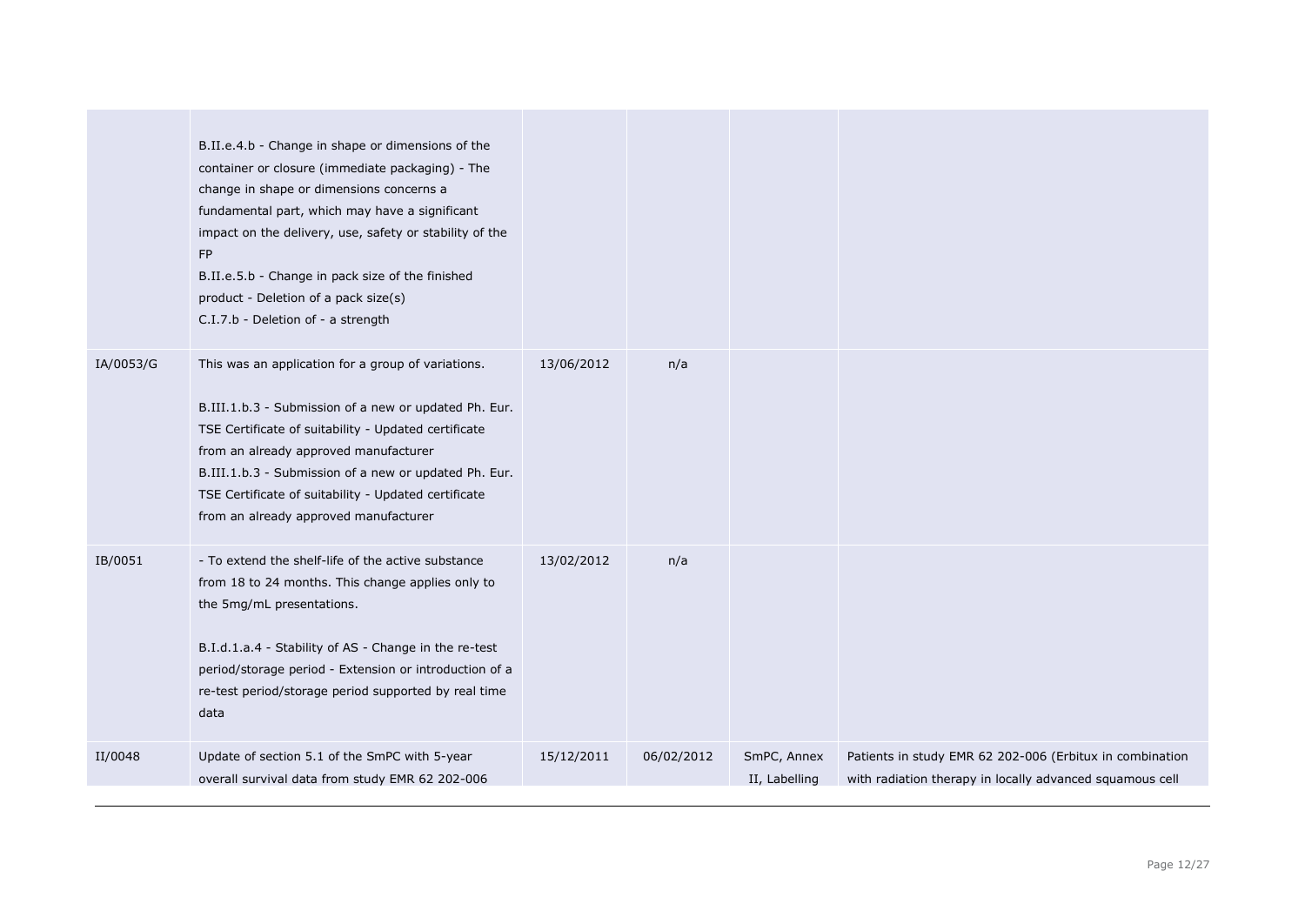|         | (Erbitux in combination with radiation therapy in<br>locally advanced squamous cell cancer of the head<br>and neck). Furthermore, the MAH took the<br>opportunity to update the PL in line with the SmPC<br>regarding the warnings and recommendations on<br>cardiovascular and eye disorders in the course of<br>Erbitux treatment. Finally, the PI was brought in line<br>with the latest QRD template (version 8.1, October<br>$2011$ ).<br>C.I.4 - Variations related to significant modifications<br>of the SPC due in particular to new quality, pre-<br>clinical, clinical or pharmacovigilance data                                                                                           |            |            | and PL                   | cancer of the head and neck) were followed up for survival<br>for 5 years. At the time of submission of this study<br>(extension of indication application<br>EMEA/H/C/000558/II/05), 3-year survival data had been<br>presented. With the updated 5-year survival data, the<br>favourable overall survival difference from the addition of<br>cetuximab to radiation therapy in patients with locally<br>advanced squamous cell cancer of the head and neck<br>appears stable, possibly indicative of an increased cure rate<br>in this patient population. |
|---------|-------------------------------------------------------------------------------------------------------------------------------------------------------------------------------------------------------------------------------------------------------------------------------------------------------------------------------------------------------------------------------------------------------------------------------------------------------------------------------------------------------------------------------------------------------------------------------------------------------------------------------------------------------------------------------------------------------|------------|------------|--------------------------|--------------------------------------------------------------------------------------------------------------------------------------------------------------------------------------------------------------------------------------------------------------------------------------------------------------------------------------------------------------------------------------------------------------------------------------------------------------------------------------------------------------------------------------------------------------|
| II/0050 | B.I.e.2 - Design Space - Introduction of a post<br>approval change management protocol related to the<br>AS                                                                                                                                                                                                                                                                                                                                                                                                                                                                                                                                                                                           | 19/01/2012 | 19/01/2012 |                          |                                                                                                                                                                                                                                                                                                                                                                                                                                                                                                                                                              |
| II/0047 | Modification of the metastatic colorectal cancer<br>indication in combination with FOLFOX4 to an<br>extended combination with FOLFOX but restricted to<br>first line treatment only based on data from the<br>Nordic VII study and additional data on the potential<br>negative dynamic interaction between oxaliplatin<br>(FOLFOX4) and cetuximab in case of KRAS mutation<br>positive tumours and on the potential biological<br>foundation of the apparent relationship between<br>percentage of EGFR positive tumour cells and<br>negative outcome in patients with KRAS mutation<br>positive tumours. Both sets of data are fulfilling an<br>Annex II condition. As a consequence, sections 4.1, | 17/11/2011 | 13/01/2012 | SmPC, Annex<br>II and PL | Please refer to the Scientific Discussion Erbitux-H-C-558-II-<br>47                                                                                                                                                                                                                                                                                                                                                                                                                                                                                          |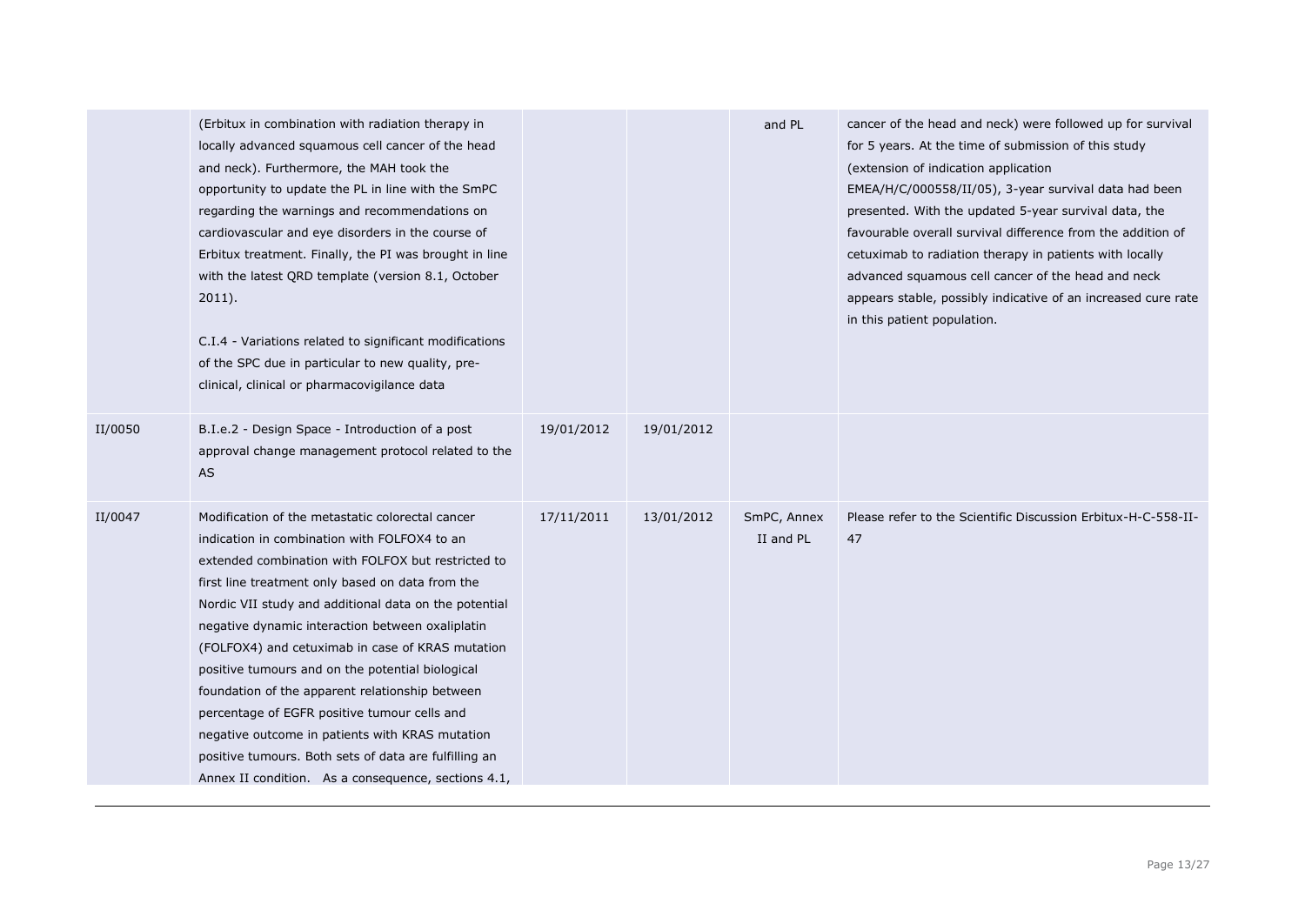|           | 4.2, 4.3, 4.4 and 5.1 of the SmPC were amended<br>with the modified mCRC indication, strengthening of<br>the wording on the requirement for KRAS testing<br>prior to treatment initiation, adoption of a new<br>contraindication against use of cetuximab in<br>combination with oxaliplatin-containing<br>chemotherapy in patients with mutant KRAS<br>metastatic colorectal cancer (mCRC) or for whom<br>KRAS mCRC status is unknown, introduction of<br>prophylaxis treatment recommendations for skin<br>reactions and inclusion of statements regarding<br>paediatric use.<br>The Package Leaflet (PL) was updated accordingly. In<br>addition minor editorial amendments were included<br>in the SmPC and PL. Moreover, the Annex II<br>condition (Obligation to conduct post-authorisation<br>measures) was deleted as it was considered fulfilled.<br>C.I.3.b - Implementation of change(s) requested<br>following the assessment of an USR, class labelling, a<br>PSUR, RMP, FUM/SO, data submitted under Article<br>45/46, or amendments to reflect a Core SPC -<br>Change(s) with new additional data submitted by the<br>MAH |            |            |                          |                                                                                                                                                                                                                                                                                                                                                                   |
|-----------|------------------------------------------------------------------------------------------------------------------------------------------------------------------------------------------------------------------------------------------------------------------------------------------------------------------------------------------------------------------------------------------------------------------------------------------------------------------------------------------------------------------------------------------------------------------------------------------------------------------------------------------------------------------------------------------------------------------------------------------------------------------------------------------------------------------------------------------------------------------------------------------------------------------------------------------------------------------------------------------------------------------------------------------------------------------------------------------------------------------------------------------|------------|------------|--------------------------|-------------------------------------------------------------------------------------------------------------------------------------------------------------------------------------------------------------------------------------------------------------------------------------------------------------------------------------------------------------------|
| II/0044/G | This was an application for a group of variations.<br>Update of section 4.4 of the SmPC to amend the<br>warning on interstitial lung disease (ILD) and section<br>4.8 of the SmPC to include ILD and Stevens Johnson<br>Syndrome/ Toxic Epidermal Necrolysis (SJS/TEN) as                                                                                                                                                                                                                                                                                                                                                                                                                                                                                                                                                                                                                                                                                                                                                                                                                                                                | 22/09/2011 | 24/10/2011 | SmPC, Annex<br>II and PL | Following additional reports of interstitial lung disease (ILD)<br>reported in Japanese post-marketing surveillance studies,<br>as well as cases of Stevens Johnson syndrome/Toxic<br>Epidermal Necrolysis (SJS/TEN) from the post-marketing<br>setting, the Product Information for Erbitux was updated<br>with the inclusion of ILD and SJS/TEN as Adverse Drug |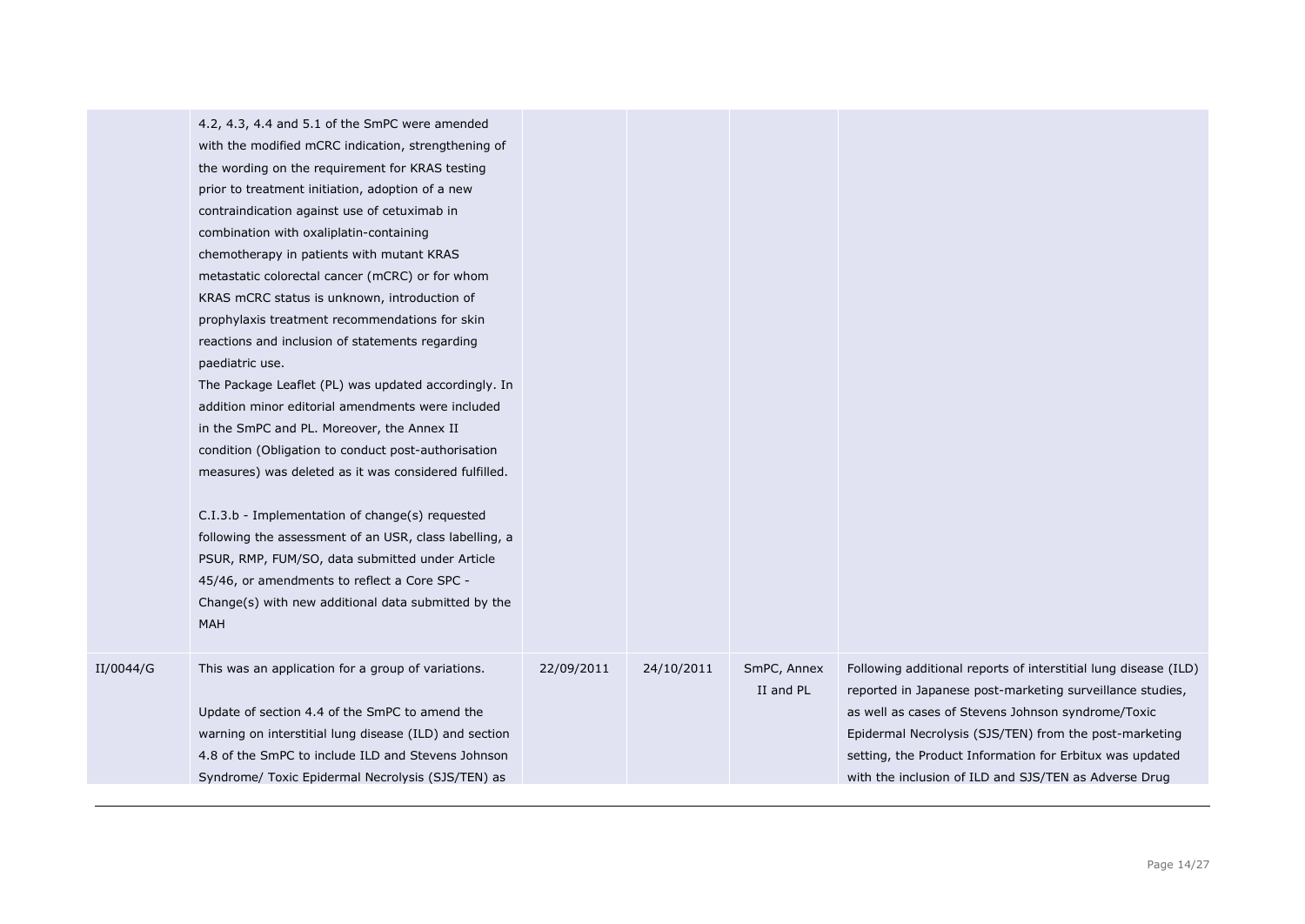|         | CHMP with assessment of the 9th PSUR. The PL was<br>updated accordingly.<br>In addition, section 4.4 of the SmPC was updated to<br>include a warning on eye disorders further to a CHMP<br>request following PhVWP review of keratitis and<br>ulcerative keratitis cases associated with the use of<br>EGFR inhibitors. Finally, the Pharmacovigilance<br>System version number was removed from Annex II.<br>C.I.3.b - Implementation of change(s) requested<br>following the assessment of an USR, class labelling, a<br>PSUR, RMP, FUM/SO, data submitted under Article |            |            | inhibitors was added that patients who may develop ocular<br>toxicities while receiving Erbitux should be monitored for<br>evidence of keratitis or ulcerative keratitis and therapy<br>should be interrupted or discontinued if patients present<br>with ulcerative keratitis, while continuation should be<br>carefully considered with keratitis in the absence of corneal<br>ulceration. Erbitux should be used cautiously in patients<br>with a history of keratitis, ulcerative keratitis or severe dry<br>eye. Use of contact lenses has also been associated with<br>keratitis and ulceration of the cornea. |
|---------|----------------------------------------------------------------------------------------------------------------------------------------------------------------------------------------------------------------------------------------------------------------------------------------------------------------------------------------------------------------------------------------------------------------------------------------------------------------------------------------------------------------------------------------------------------------------------|------------|------------|----------------------------------------------------------------------------------------------------------------------------------------------------------------------------------------------------------------------------------------------------------------------------------------------------------------------------------------------------------------------------------------------------------------------------------------------------------------------------------------------------------------------------------------------------------------------------------------------------------------------|
|         | 45/46, or amendments to reflect a Core SPC -<br>Change(s) with new additional data submitted by the<br><b>MAH</b><br>C.I.3.a - Implementation of change(s) requested<br>following the assessment of an USR, class labelling, a<br>PSUR, RMP, FUM/SO, data submitted under A 45/46,<br>or amendments to reflect a Core SPC - Changes with<br>NO new additional data are submitted by the MAH                                                                                                                                                                                |            |            |                                                                                                                                                                                                                                                                                                                                                                                                                                                                                                                                                                                                                      |
| II/0046 | Change in the manufacturer responsible for the<br>quality control testing of the active substance and<br>finished product.<br>B.I.a.1.e - Change in the manufacturer of AS or of a<br>starting material/reagent/intermediate for AS - The<br>change relates to a biological AS or a starting<br>material [-] used in the manufacture of a<br>biological/immunological product                                                                                                                                                                                              | 22/09/2011 | 22/09/2011 |                                                                                                                                                                                                                                                                                                                                                                                                                                                                                                                                                                                                                      |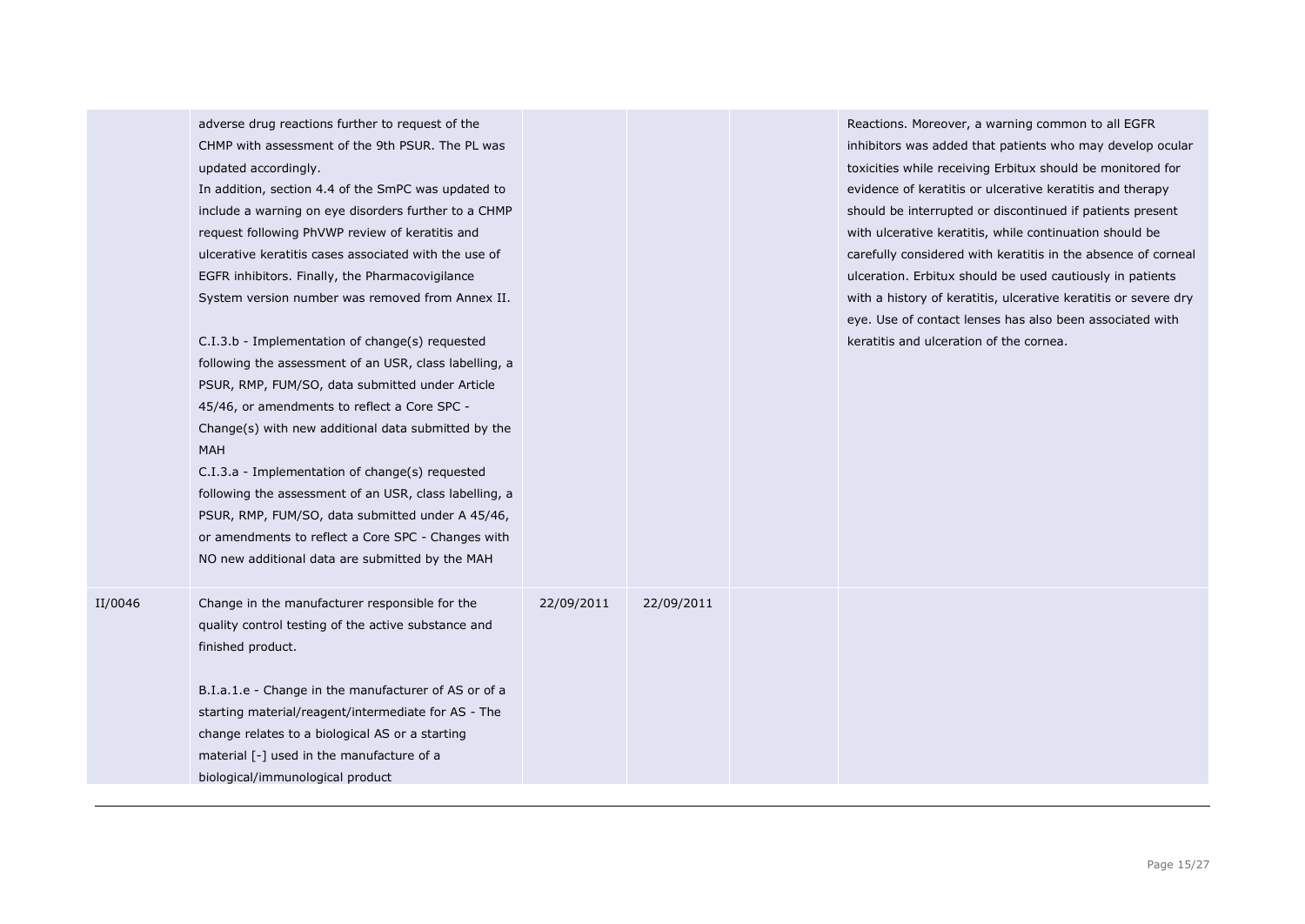| IG/0076/G | This was an application for a group of variations.<br>C.I.9.a - Changes to an existing pharmacovigilance<br>system as described in the DDPS - Change in the<br>QPPV<br>C.I.9.b - Changes to an existing pharmacovigilance<br>system as described in the DDPS - Change in the<br>contact details of the QPPV<br>C.I.9.h - Changes to an existing pharmacovigilance<br>system as described in the DDPS - Other change(s)<br>to the DDPS that does not impact on the operation of<br>the pharmacovigilance system                                                                                                                                  | 01/07/2011 | n/a        |                      |                                                              |
|-----------|-------------------------------------------------------------------------------------------------------------------------------------------------------------------------------------------------------------------------------------------------------------------------------------------------------------------------------------------------------------------------------------------------------------------------------------------------------------------------------------------------------------------------------------------------------------------------------------------------------------------------------------------------|------------|------------|----------------------|--------------------------------------------------------------|
| IB/0045   | B.I.d.1.a.4 - Stability of AS - Change in the re-test<br>period/storage period - Extension or introduction of a<br>re-test period/storage period supported by real time<br>data                                                                                                                                                                                                                                                                                                                                                                                                                                                                 | 01/07/2011 | n/a        |                      |                                                              |
| II/0042   | Update of sections 4.1 and 5.1 of the SmPC to<br>restrict the indication in combination with<br>chemotherapy for the treatment of metastatic<br>colorectal cancer to the combination with irinotecan-<br>based chemotherapy or FOLFOX4 only. The warning<br>on cardiovascular disorders in section 4.4 and the<br>information on KRAS testing in sections 4.4 and 5.1<br>of the SmPC were amended. Section 4.5 of the SmPC<br>was also updated to include an interaction with<br>XELOX. A condition to the marketing authorisation<br>was included requesting the submission of upcoming<br>results from study NORDIC VII in order to re-assess | 19/05/2011 | 23/06/2011 | SmPC and<br>Annex II | Please refer to Scientific Discussion Erbitux-H-C-558-II-42. |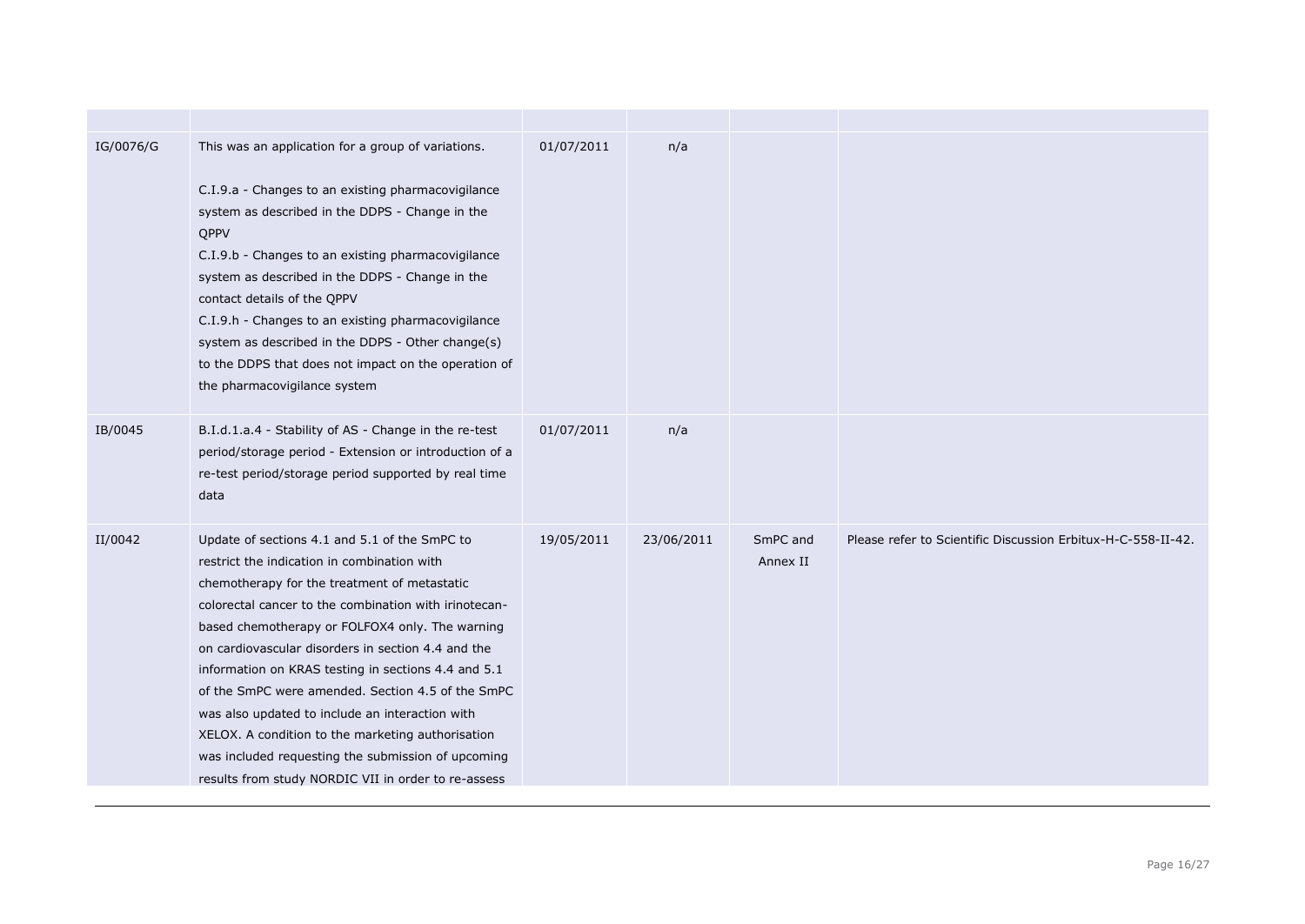|           | the benefit-risk balance of this restricted indication.<br>C.I.3.b - Implementation of change(s) requested<br>following the assessment of an USR, class labelling, a<br>PSUR, RMP, FUM/SO, data submitted under Article<br>45/46, or amendments to reflect a Core SPC -<br>Change(s) with new additional data submitted by the<br><b>MAH</b>                                                                                                                                               |            |            |                          |                                                                                                                                                                                                                                                                                                                                                                                          |
|-----------|--------------------------------------------------------------------------------------------------------------------------------------------------------------------------------------------------------------------------------------------------------------------------------------------------------------------------------------------------------------------------------------------------------------------------------------------------------------------------------------------|------------|------------|--------------------------|------------------------------------------------------------------------------------------------------------------------------------------------------------------------------------------------------------------------------------------------------------------------------------------------------------------------------------------------------------------------------------------|
| II/0041   | Update of SmPC sections 4.2, 4.4, and 5.2 with<br>information from paediatric PK study. The MAH took<br>the opportunity to update sections 4.6 and 5.1 of the<br>SmPC according to the SmPC guideline (September<br>2009) and to update the PI according to the latest<br>version of the QRD template (7.3.1, March 2010).<br>C.I.4 - Variations related to significant modifications<br>of the SPC due in particular to new quality, pre-<br>clinical, clinical or pharmacovigilance data | 17/03/2011 | 18/04/2011 | SmPC, Annex<br>II and PL | There is no relevant use of Erbitux in the paediatric<br>population in the currently approved indications. However,<br>the MAH has submitted the results of a small paediatric<br>study which suggested that the pharmacokinetics of Erbitux<br>in children and adolescents are similar to those previously<br>observed in adults. No new safety signals were detected in<br>this study. |
| II/0036/G | This was an application for a group of variations.<br>Addition of alternative concentrated bulk (CB)<br>manufacturers for cetuximab. Changes in the<br>manufacturing process of the active substance.<br>Update of Ph. Eur. TSE Certificates of suitability.<br>B.I.a.1.e - Change in the manufacturer of AS or of a<br>starting material/reagent/intermediate for AS - The<br>change relates to a biological AS or a starting<br>material [-] used in the manufacture of a                | 17/02/2011 | 09/03/2011 |                          |                                                                                                                                                                                                                                                                                                                                                                                          |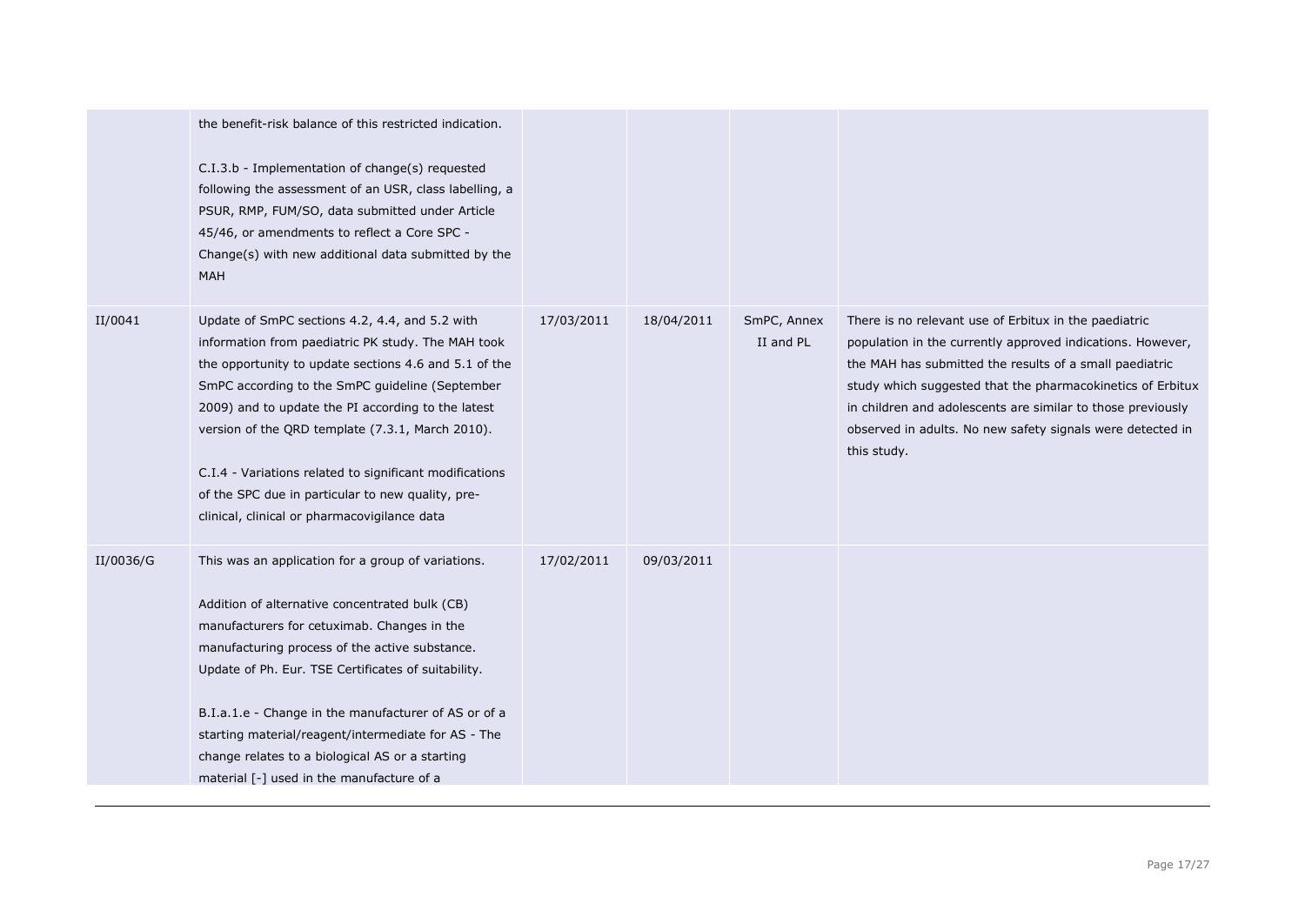|         | biological/immunological product<br>B.I.a.1.e - Change in the manufacturer of AS or of a<br>starting material/reagent/intermediate for AS - The<br>change relates to a biological AS or a starting<br>material [-] used in the manufacture of a<br>biological/immunological product<br>B.I.a.2.c - Changes in the manufacturing process of<br>the AS - The change refers to a $[-]$ substance in the<br>manufacture of a biological/immunological medicinal<br>product and is not related to a protocol<br>B.III.1.b.3 - Submission of a new or updated Ph. Eur.<br>TSE Certificate of suitability - Updated certificate<br>from an already approved manufacturer<br>B.III.1.b.3 - Submission of a new or updated Ph. Eur.<br>TSE Certificate of suitability - Updated certificate<br>from an already approved manufacturer<br>B.I.a.1.e - Change in the manufacturer of AS or of a<br>starting material/reagent/intermediate for AS - The<br>change relates to a biological AS or a starting<br>material [-] used in the manufacture of a<br>biological/immunological product |            |            |             |                                                                                                                                                                        |
|---------|--------------------------------------------------------------------------------------------------------------------------------------------------------------------------------------------------------------------------------------------------------------------------------------------------------------------------------------------------------------------------------------------------------------------------------------------------------------------------------------------------------------------------------------------------------------------------------------------------------------------------------------------------------------------------------------------------------------------------------------------------------------------------------------------------------------------------------------------------------------------------------------------------------------------------------------------------------------------------------------------------------------------------------------------------------------------------------|------------|------------|-------------|------------------------------------------------------------------------------------------------------------------------------------------------------------------------|
| IB/0040 | B.I.b.2.e - Change in test procedure for AS or<br>starting material/reagent/intermediate - Other<br>changes to a test procedure (including replacement<br>or addition) for the AS or a starting<br>material/intermediate                                                                                                                                                                                                                                                                                                                                                                                                                                                                                                                                                                                                                                                                                                                                                                                                                                                       | 06/12/2010 | n/a        |             |                                                                                                                                                                        |
| II/0039 | Update of section 4.8 of the Summary of Product<br>Characteristics (SmPC) with the addition of aseptic<br>meningitis (frequency unknown) following the                                                                                                                                                                                                                                                                                                                                                                                                                                                                                                                                                                                                                                                                                                                                                                                                                                                                                                                         | 23/09/2010 | 05/11/2010 | SmPC and PL | Following assessment of PSUR 8 (PSU 028), aseptic<br>meningitis was identified as an adverse drug reaction of<br>cetuximab occurring with an unknown frequency and the |
|         |                                                                                                                                                                                                                                                                                                                                                                                                                                                                                                                                                                                                                                                                                                                                                                                                                                                                                                                                                                                                                                                                                |            |            |             |                                                                                                                                                                        |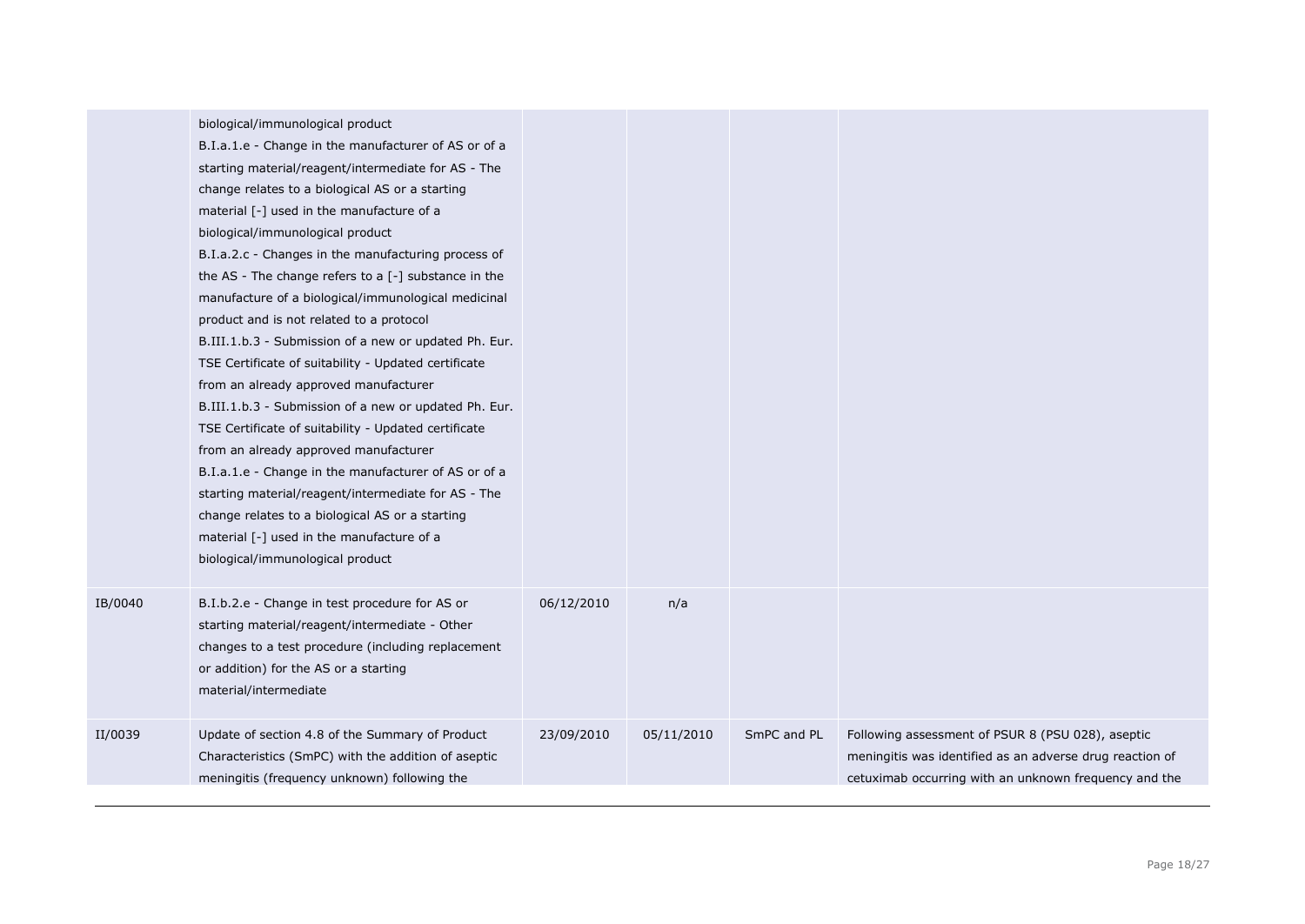|         | assessment of PSUR 8 (PSU 028). The Package<br>Leaflet (PL) was updated accordingly. An explanatory<br>statement on the gravity of skin reactions in section<br>4.8 of the SmPC and subsequently the reference to it<br>in section 4.4 of the SmPC were deleted. Minor<br>editorial changes were also made to the SmPC.<br>C.I.4 - Variations related to significant modifications<br>of the SPC due in particular to new quality, pre-<br>clinical, clinical or pharmacovigilance data                                                                                                  |            |            |             | Product Information (PI) was amended to include this<br>information. Moreover, the definition of grade 2 and grade<br>3 skin reactions according to the Common Terminology<br>Criteria of Adverse Events (CTCAE) in section 4.8 of the<br>SmPC was deleted as it does not represent all clinical<br>situations that would require dose adjustment as<br>recommended in section 4.4 of the SmPC. Finally,<br>gastrointestinal (GI) perforation and radiation dermatitis,<br>which may both occur in the course of treatment with<br>cetuximab, will remain under close monitoring in the Risk<br>Management Plan (RMP), but no change in the PI is<br>warranted. |
|---------|------------------------------------------------------------------------------------------------------------------------------------------------------------------------------------------------------------------------------------------------------------------------------------------------------------------------------------------------------------------------------------------------------------------------------------------------------------------------------------------------------------------------------------------------------------------------------------------|------------|------------|-------------|-----------------------------------------------------------------------------------------------------------------------------------------------------------------------------------------------------------------------------------------------------------------------------------------------------------------------------------------------------------------------------------------------------------------------------------------------------------------------------------------------------------------------------------------------------------------------------------------------------------------------------------------------------------------|
| II/0037 | Change in the manufacturing process of the finished<br>product.<br>B.II.b.3.c - Change in the manufacturing process of<br>the finished product - The product is a<br>biological/immunological medicinal product and the<br>change requires an assessment of comparability                                                                                                                                                                                                                                                                                                                | 23/09/2010 | 04/10/2010 |             |                                                                                                                                                                                                                                                                                                                                                                                                                                                                                                                                                                                                                                                                 |
| II/0035 | Update of section 5.1 of the Summary of Product<br>Characteristics (SmPC) with final efficacy data from<br>clinical study in metastatic colorectal cancer NCIC<br>(CA225025) and updated efficacy data from pivotal<br>studies CRYSTAL (EMR 62 202-013) and OPUS (EMR<br>62 202-047). Update of sections 4.2, 4.4, 4.5 and<br>4.8 of the SmPC based on the above and other<br>studies of Erbitux combination with chemotherapy<br>primarily with the aim to prevent use of Erbitux in<br>patients with mutant KRAS and to include<br>information regarding cardiovascular events. The PL | 24/06/2010 | 28/07/2010 | SmPC and PL | Updated efficacy data from the colorectal cancer trials in<br>which cetuximab was administered in combination with<br>chemotherapy were reported for patients with wild-type<br>and mutant KRAS tumours (SmPC section 5.1). The<br>updated data confirmed the positive effect in patient with<br>wild-type tumour status and the possibly detrimental effect<br>in patients with mutant KRAS tumours. Warnings against<br>use of cetuximab in patients with mutant KRAS tumours<br>were strengthened (SmPC section 4.2) and awareness was<br>raised towards an increased incidence of cardiovascular<br>adverse events associated with the use of cetuximab     |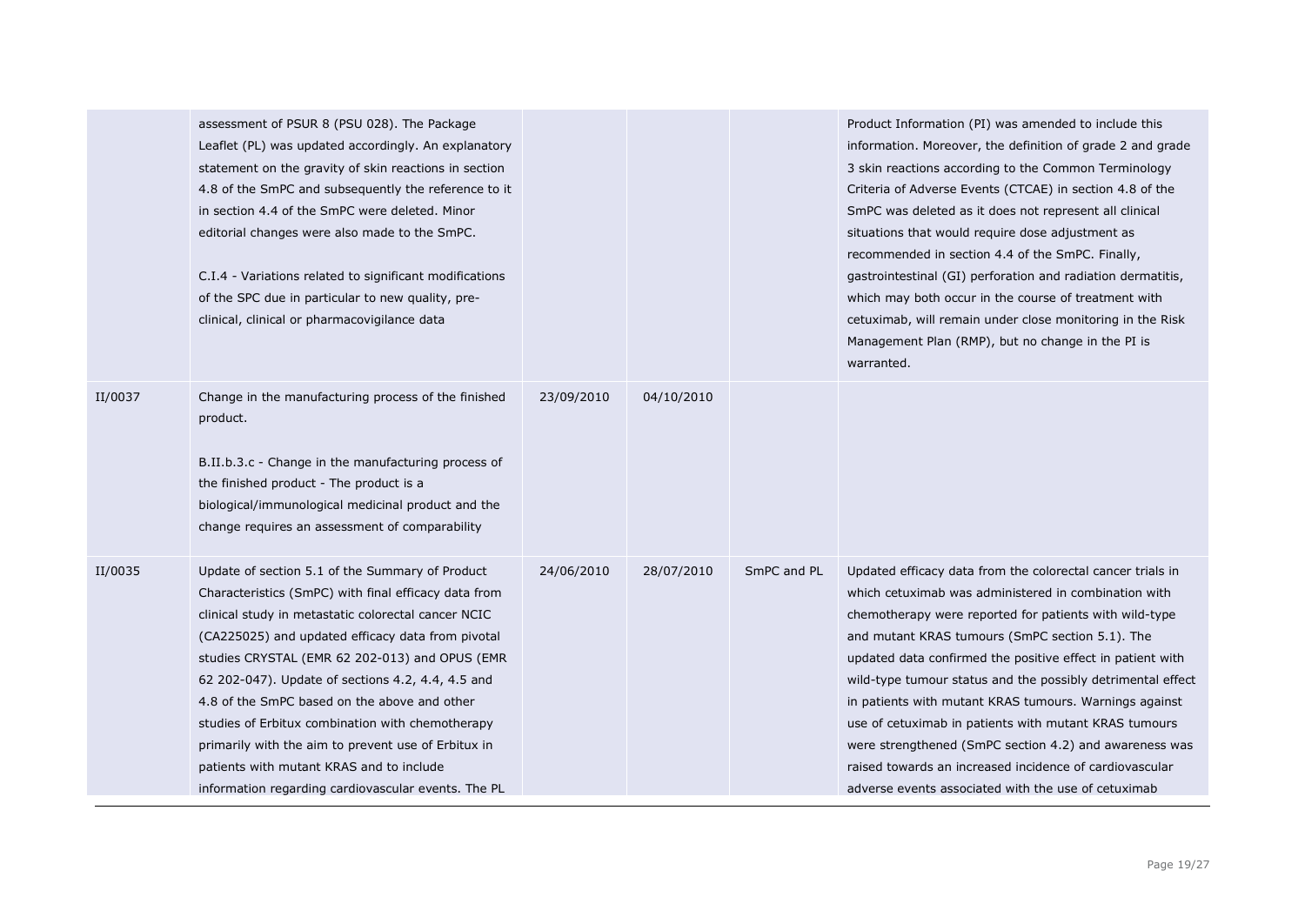|         | was updated accordingly.<br>Update of Summary of Product Characteristics and<br>Package Leaflet                                                                                                                                                                                                                                                                                                                                                                                                                                                                                                |            |            |                                        | coupled with a warning on the use of cetuximab in patients<br>with concomitant cardiovascular risk factors (SmPC section<br>4.4). Finally, warnings regarding adverse events observed<br>in combination with 5-fluorouracil were generalised to<br>fluoropyrimidines (SmPC sections 4.5 and 4.8).                                                                      |
|---------|------------------------------------------------------------------------------------------------------------------------------------------------------------------------------------------------------------------------------------------------------------------------------------------------------------------------------------------------------------------------------------------------------------------------------------------------------------------------------------------------------------------------------------------------------------------------------------------------|------------|------------|----------------------------------------|------------------------------------------------------------------------------------------------------------------------------------------------------------------------------------------------------------------------------------------------------------------------------------------------------------------------------------------------------------------------|
| IB/0038 | To delete "do not freeze" from the product<br>information.<br>B.II.f.1.d - Stability of FP - Change in storage<br>conditions of the finished product or the<br>diluted/reconstituted product                                                                                                                                                                                                                                                                                                                                                                                                   | 28/07/2010 | n/a        | SmPC,<br>Labelling and<br><b>PL</b>    |                                                                                                                                                                                                                                                                                                                                                                        |
| II/0033 | Update of the Detailed Description of the<br>Pharmacovigilance system (DDPS) to version 9.0.<br>Consequently, Annex II has been updated with the<br>new version number of the agreed DDPS. The MAH<br>also took the opportunity to update Annex II with<br>version number 12.0 of the Risk Management Plan,<br>which was agreed following the recent conclusion of<br>the assessment of PSUR 8, and to introduce changes<br>in the SmPC, Labelling and PL pending since the<br>linguistic review following the recent renewal<br>(EMEA/H/C/000558/R/30).<br>Update of DDPS (Pharmacovigilance) | 22/04/2010 | 02/06/2010 | SmPC, Annex<br>II, Labelling<br>and PL | With this variation the MAH submitted a new version of the<br>DDPS (core version 9.0) in accordance with the current<br>Pharmacovigilance guideline. After assessing the<br>documentation the CHMP concluded that the submitted<br>DDPS contained all required elements. Consequently,<br>Annex II has been updated with the new version number of<br>the agreed DDPS. |
| II/0029 | <b>Extension of Indication</b>                                                                                                                                                                                                                                                                                                                                                                                                                                                                                                                                                                 | 19/11/2009 | 20/01/2010 |                                        | Please refer to Assessment Report.                                                                                                                                                                                                                                                                                                                                     |
| II/0032 | Change in the batch size of finished product<br>Quality changes                                                                                                                                                                                                                                                                                                                                                                                                                                                                                                                                | 17/12/2009 | 08/01/2010 |                                        |                                                                                                                                                                                                                                                                                                                                                                        |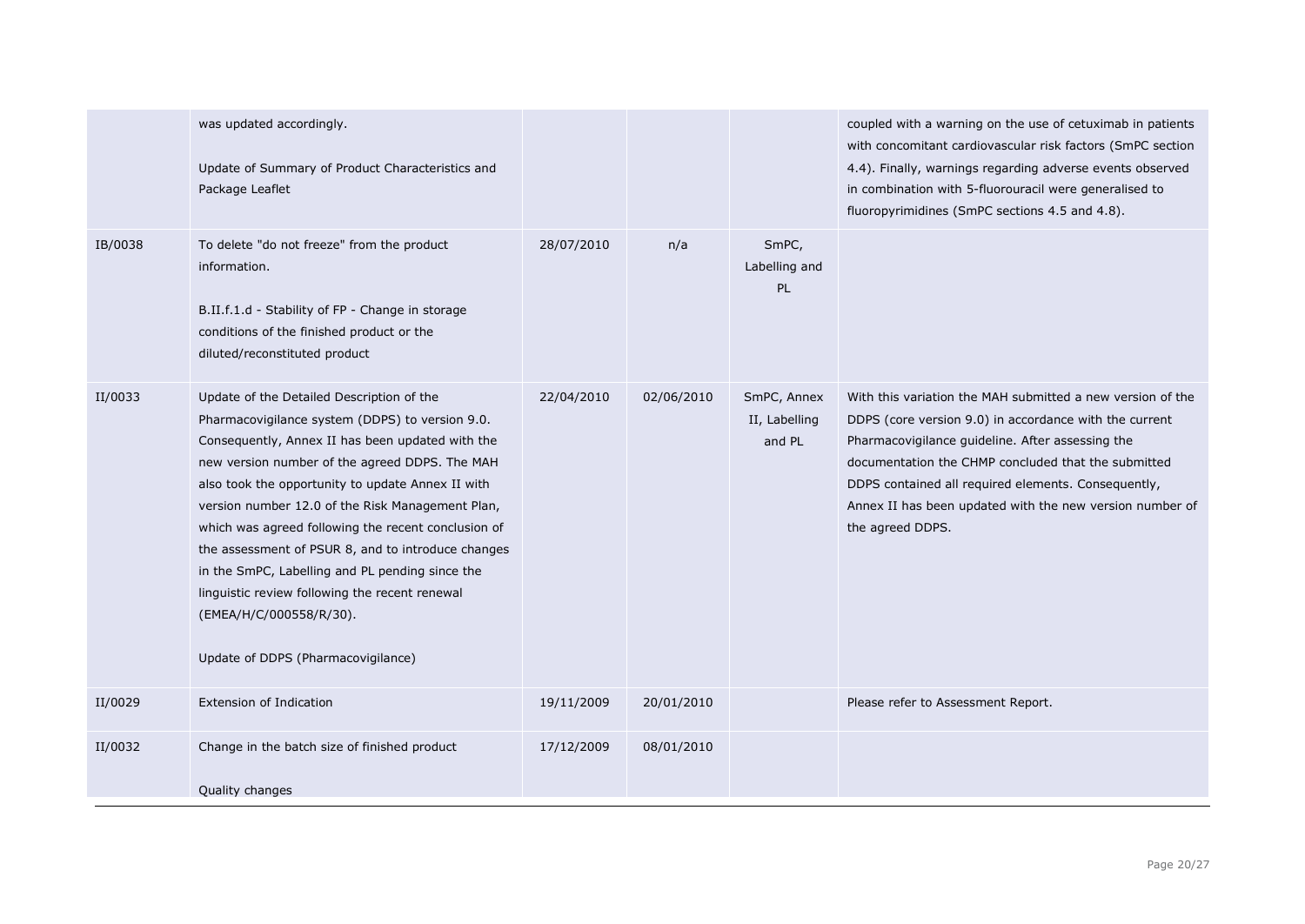| IA/0034 | To change a part of the primary packaging material<br>not in contact with the finished product.<br>IA_28_Change in any part of primary packaging<br>material not in contact with finished product | 04/12/2009 | n/a        |                                        |                                                                                                                                                                                                                                                                                                                                                                                                                                                                                                                                                                                                                                                                                                                                                                                                                                                                                                                                                                                                                                                                                                                                                                                                                                |
|---------|---------------------------------------------------------------------------------------------------------------------------------------------------------------------------------------------------|------------|------------|----------------------------------------|--------------------------------------------------------------------------------------------------------------------------------------------------------------------------------------------------------------------------------------------------------------------------------------------------------------------------------------------------------------------------------------------------------------------------------------------------------------------------------------------------------------------------------------------------------------------------------------------------------------------------------------------------------------------------------------------------------------------------------------------------------------------------------------------------------------------------------------------------------------------------------------------------------------------------------------------------------------------------------------------------------------------------------------------------------------------------------------------------------------------------------------------------------------------------------------------------------------------------------|
| IA/0031 | IA_04_Change in name and/or address of a manuf.<br>of the active substance (no Ph. Eur. cert. avail.)                                                                                             | 04/08/2009 | n/a        |                                        |                                                                                                                                                                                                                                                                                                                                                                                                                                                                                                                                                                                                                                                                                                                                                                                                                                                                                                                                                                                                                                                                                                                                                                                                                                |
| R/0030  | Renewal of the marketing authorisation.                                                                                                                                                           | 23/04/2009 | 17/06/2009 | SmPC, Annex<br>II, Labelling<br>and PL | Since the first marketing approval the product labelling for<br>cetuximab has been updated as necessary to reflect<br>identified new risks. Any additional data significant for the<br>assessment of the benefit/risk profile of cetuximab have<br>been submitted and evaluated. The known risks are<br>adequately described and quantified when necessary in the<br>currently approved product labelling. In summary, the<br>efficacy data from all data sources reviewed over the last<br>five years confirms that cetuximab, both in its original 2<br>mg/ml and in its new formulation 5 mg/ml, has an efficacy<br>profile in the approved indications that is in line with the<br>currently approved product labelling. On the basis of<br>cumulative PSUR data since the first approval of cetuximab<br>it is considered that newly identified risks have been<br>adequately addressed and included in the product labelling.<br>The renewal of the MA of cetuximab is therefore supported<br>by a confirmed positive benefit /risk balance.<br>Based on data provided with this application and other<br>known data the conclusion of the assessment is that there<br>are no major changes in the efficacy or safety of |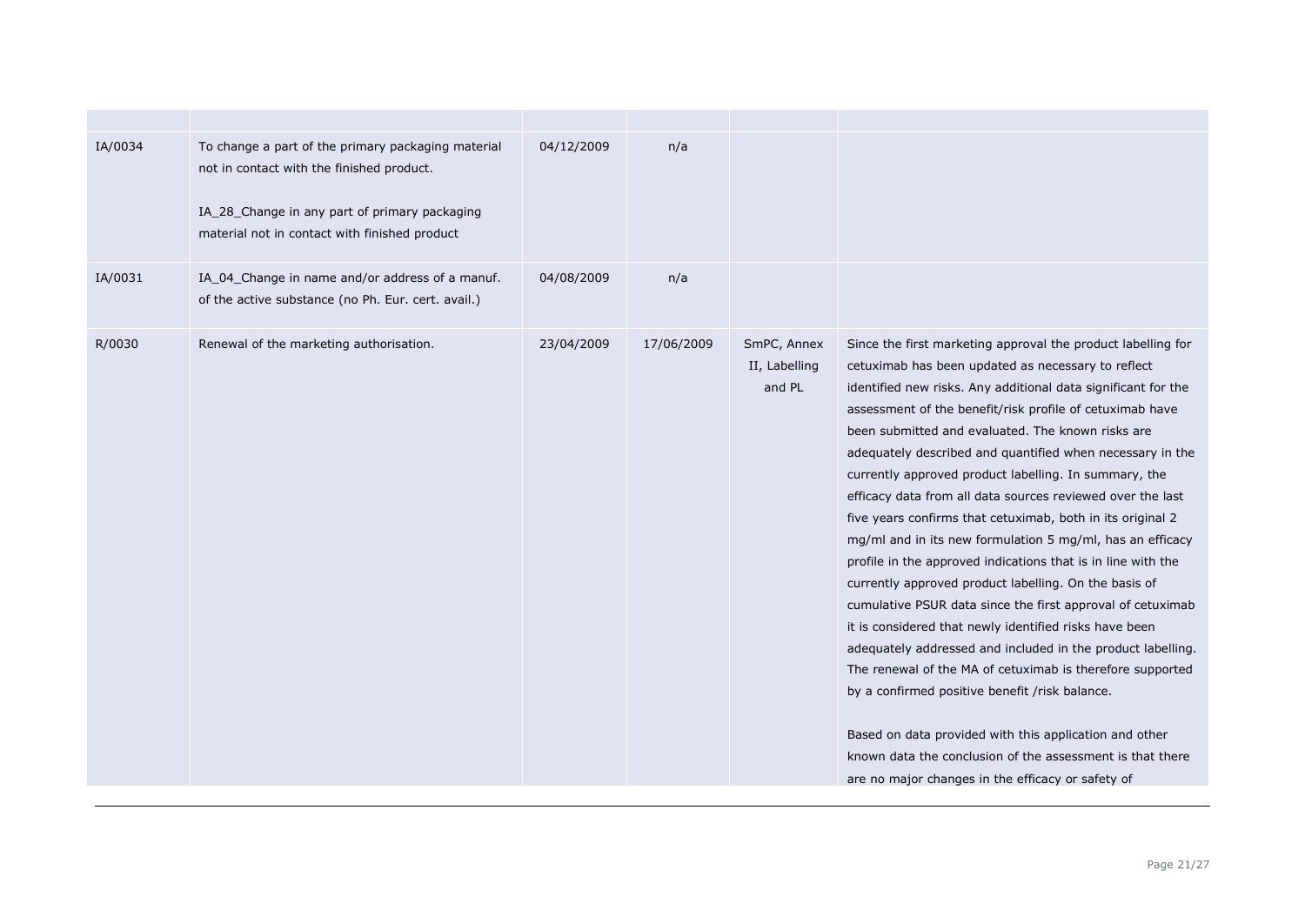|         |                                                                                                                                                                                                                               |            |            |             | Erbitux/Cetuximab affecting the risk benefit balance of the<br>product in any direction. The SPC and the RMP has been<br>regularly updated since the first approval and no further<br>changes are considered urgently needed, i.e. to be included<br>in this application.<br>The CHMP is of the opinion that the renewal can be granted<br>with unlimited validity.<br>The Marketing Authorisation Holder will continue to submit<br>Periodic Safety Update Reports yearly. |
|---------|-------------------------------------------------------------------------------------------------------------------------------------------------------------------------------------------------------------------------------|------------|------------|-------------|-----------------------------------------------------------------------------------------------------------------------------------------------------------------------------------------------------------------------------------------------------------------------------------------------------------------------------------------------------------------------------------------------------------------------------------------------------------------------------|
| II/0028 | Addition of an active substance manufacturer.<br>Change(s) to the manufacturing process for the<br>active substance                                                                                                           | 23/10/2008 | 24/11/2008 | Annex II    |                                                                                                                                                                                                                                                                                                                                                                                                                                                                             |
| II/0026 | Extension of the indication to include treatment of<br>recurrent and/or metastatic squamous cell cancer of<br>the head and neck (SCCHN) in combination with<br>platinum-based chemotherapy.<br><b>Extension of Indication</b> | 23/10/2008 | 24/11/2008 | SmPC and PL | Please refer to Scientific Discussion document H-558-II-26-<br>AR.                                                                                                                                                                                                                                                                                                                                                                                                          |
| II/0027 | Manufacture of the existing 100 ml vial size for<br>Erbitux 5 mg/ml at an existing manufacturing site.<br>Change(s) to the manufacturing process for the<br>active substance                                                  | 23/10/2008 | 28/10/2008 |             |                                                                                                                                                                                                                                                                                                                                                                                                                                                                             |
| II/0024 | Change to the manufacuring process of the active<br>substance for Erbitux 5 mg/ml to implement a<br>specific purification step and so to harmonise the<br>process parameters between the existing active                      | 24/07/2008 | 29/07/2008 |             |                                                                                                                                                                                                                                                                                                                                                                                                                                                                             |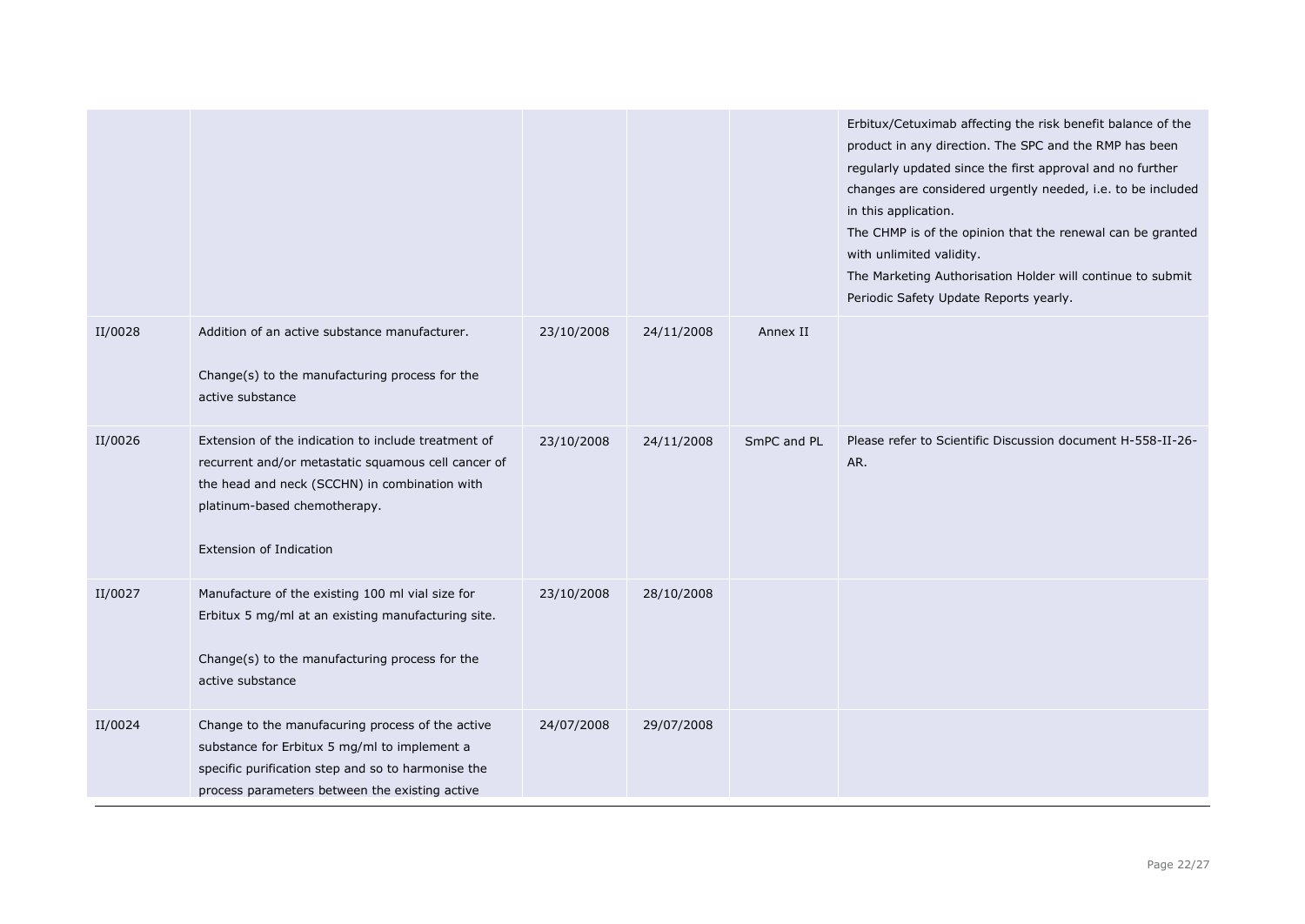|         | substance manufacturing sites.<br>Change(s) to the manufacturing process for the<br>active substance                                                                                                                                                                                                                                                                                                                                                                                                                                                                                                                 |            |            |                                        |                                                                                                                                                                  |
|---------|----------------------------------------------------------------------------------------------------------------------------------------------------------------------------------------------------------------------------------------------------------------------------------------------------------------------------------------------------------------------------------------------------------------------------------------------------------------------------------------------------------------------------------------------------------------------------------------------------------------------|------------|------------|----------------------------------------|------------------------------------------------------------------------------------------------------------------------------------------------------------------|
| II/0020 | To update the current indication for the use in<br>patients with KRAS wild type metastatic colorectal<br>cancer in combination with chemotherapy and to add<br>a monotherapy indication in KRAS-wild type patients<br>who have failed oxaliplatin- and irinotecan-based<br>therapy and who are intolerant to irinotecan. The<br>Annex II has been amended to include the latest<br>statement on Risk Management Plan. Editorial<br>amendments have been implemented in the<br>annexes. Furthermore, the package leaflet has been<br>revised following the results of User Testing.<br><b>Extension of Indication</b> | 30/05/2008 | 17/07/2008 | SmPC, Annex<br>II, Labelling<br>and PL | Please refer to Scientific Discussion document H-558-II-20-<br>AR.                                                                                               |
| IB/0025 | IB_42_a_01_Change in shelf-life of finished product<br>- as packaged for sale                                                                                                                                                                                                                                                                                                                                                                                                                                                                                                                                        | 27/05/2008 | n/a        | <b>SmPC</b>                            |                                                                                                                                                                  |
| II/0022 | Change(s) to the manufacturing process for the<br>active substance<br>Update of Summary of Product Characteristics and<br>Package Leaflet                                                                                                                                                                                                                                                                                                                                                                                                                                                                            | 24/01/2008 | 28/02/2008 | SmPC and PL                            | Addition of infusion set materials, namely ethyl vinyl<br>acetate bags and polypropylene perfusor syringes, to be<br>used for administration of Erbitux 5 mg/ml. |
| II/0021 | Change(s) to the manufacturing process for the<br>active substance                                                                                                                                                                                                                                                                                                                                                                                                                                                                                                                                                   | 21/02/2008 | 26/02/2008 |                                        |                                                                                                                                                                  |
| IB/0023 | IB_12_a_Change in spec. of active subst./agent used                                                                                                                                                                                                                                                                                                                                                                                                                                                                                                                                                                  | 15/01/2008 | n/a        |                                        |                                                                                                                                                                  |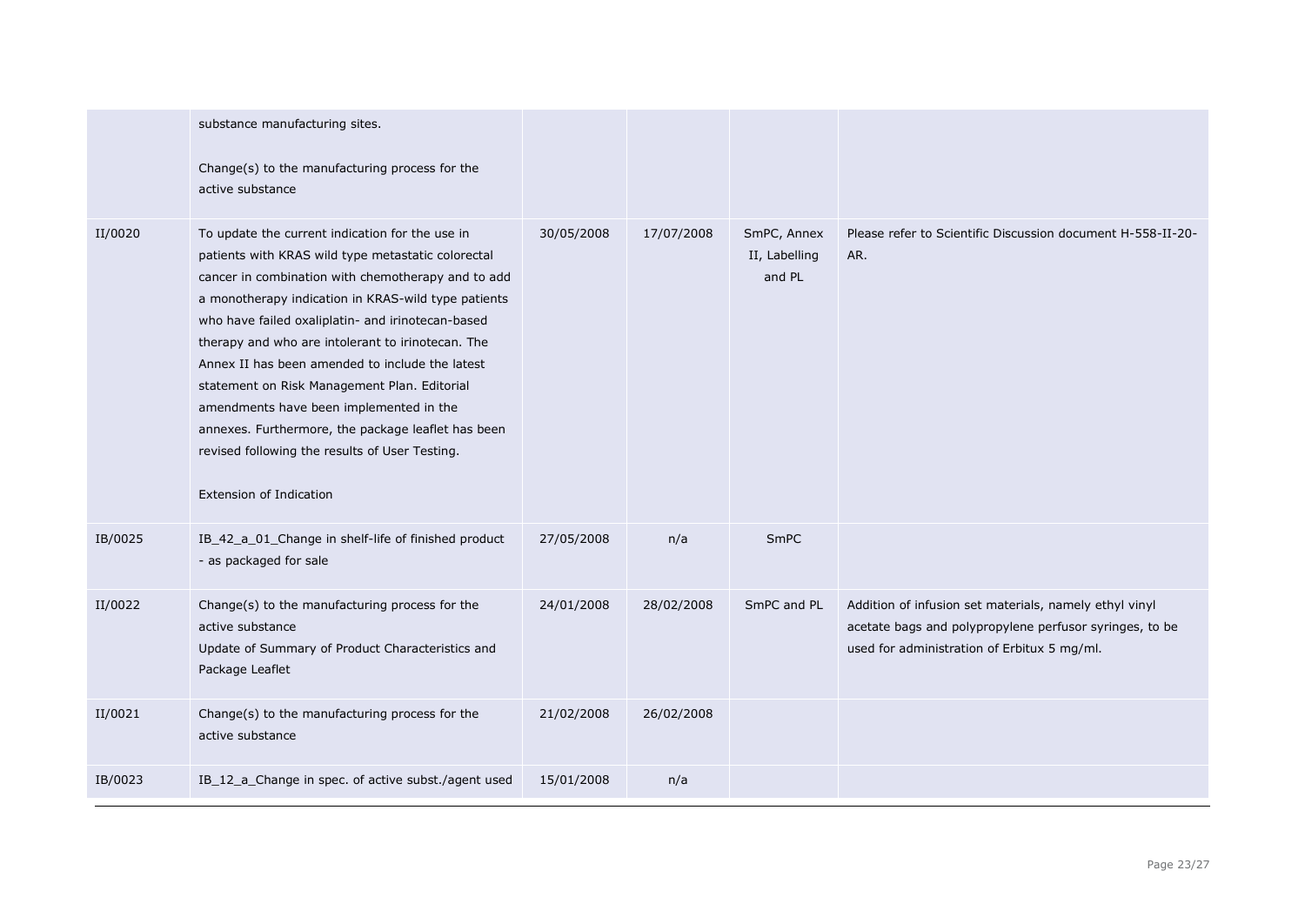|         | in manuf. of active subst. - tightening<br>IB_37_a_Change in the specification of the finished<br>product - tightening of specification limits                                                        |            |            |             |  |
|---------|-------------------------------------------------------------------------------------------------------------------------------------------------------------------------------------------------------|------------|------------|-------------|--|
| II/0019 | Change(s) to the manufacturing process for the<br>finished product                                                                                                                                    | 18/10/2007 | 23/10/2007 |             |  |
| N/0013  | Minor change in labelling or package leaflet not<br>connected with the SPC (Art. 61.3 Notification)                                                                                                   | 02/08/2007 | n/a        | PL          |  |
| IA/0016 | IA_16_b_Submission of new TSE certificate relating<br>to active substance - other substances                                                                                                          | 25/06/2007 | n/a        |             |  |
| IA/0018 | IA_16_b_Submission of new TSE certificate relating<br>to active substance - other substances                                                                                                          | 14/06/2007 | n/a        |             |  |
| IA/0017 | IA_16_b_Submission of new TSE certificate relating<br>to active substance - other substances                                                                                                          | 14/06/2007 | n/a        |             |  |
| IA/0015 | IA_16_b_Submission of new TSE certificate relating<br>to active substance - other substances                                                                                                          | 14/06/2007 | n/a        |             |  |
| IA/0014 | IA_16_b_Submission of new TSE certificate relating<br>to active substance - other substances                                                                                                          | 14/06/2007 | n/a        |             |  |
| IB/0012 | IB_12_a_Change in spec. of active subst./agent used<br>in manuf. of active subst. - tightening<br>IB_37_a_Change in the specification of the finished<br>product - tightening of specification limits | 26/04/2007 | n/a        |             |  |
| II/0010 | The MAH has applied to update the information on                                                                                                                                                      | 24/01/2007 | 27/02/2007 | SmPC and PL |  |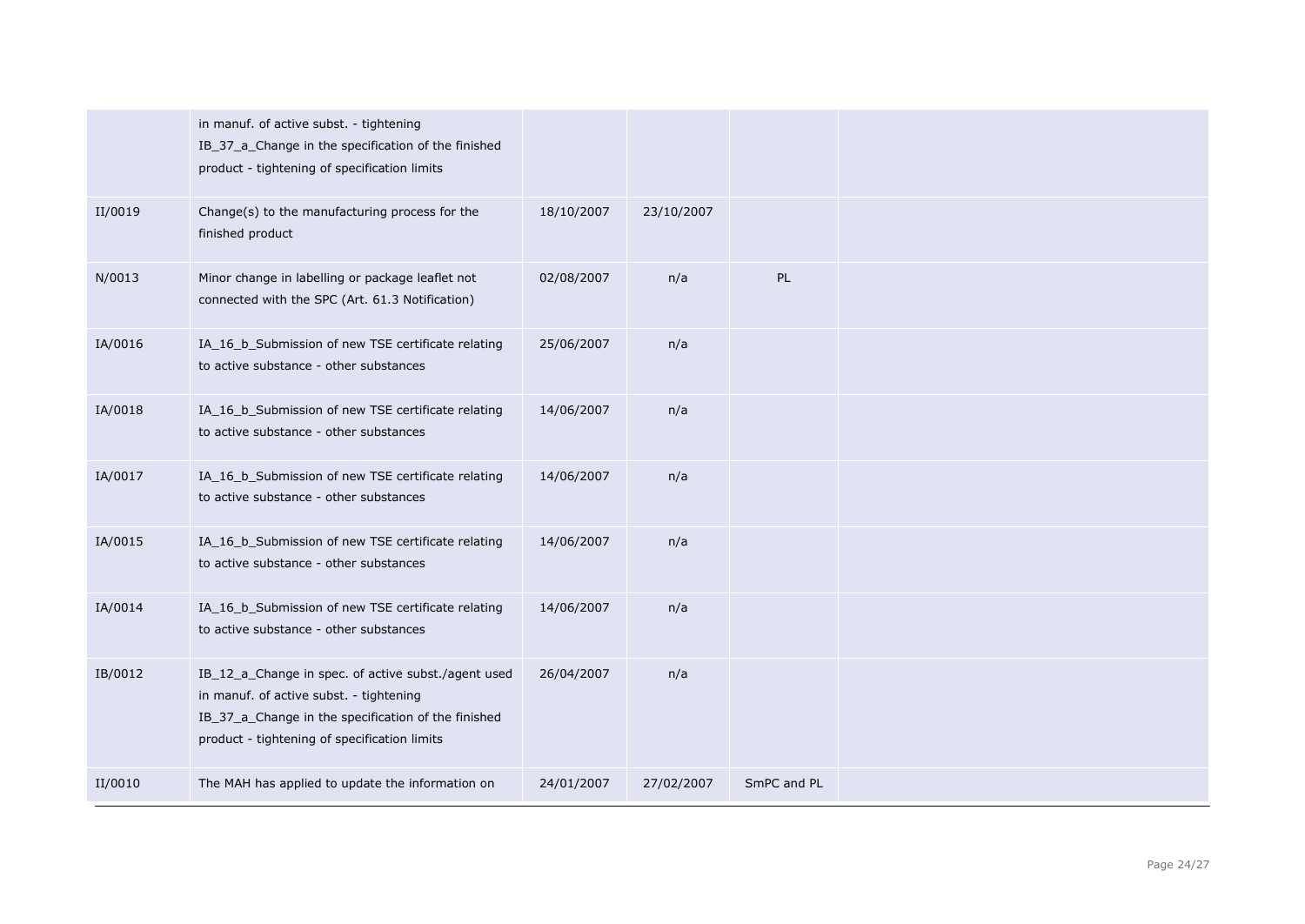|        | hypomagnesaemia in the SPC sections 4.4 and 4.8,<br>inclusion of "myocardial infarction, cardiac arrest" in<br>association with infusion related reactions and<br>replacement of the term "stenocardia" with the term<br>"angina pectoris" under SPC section 4.8.<br>Update of Summary of Product Characteristics and<br>Package Leaflet |            |            |                              |                                                                                                                                                                                                                                                                                                                                                                                                                                                                                                                                                                                                                                                                                                                                                                                                                                                                                                                                                                                                                                                                                                                                                                                                                        |
|--------|------------------------------------------------------------------------------------------------------------------------------------------------------------------------------------------------------------------------------------------------------------------------------------------------------------------------------------------|------------|------------|------------------------------|------------------------------------------------------------------------------------------------------------------------------------------------------------------------------------------------------------------------------------------------------------------------------------------------------------------------------------------------------------------------------------------------------------------------------------------------------------------------------------------------------------------------------------------------------------------------------------------------------------------------------------------------------------------------------------------------------------------------------------------------------------------------------------------------------------------------------------------------------------------------------------------------------------------------------------------------------------------------------------------------------------------------------------------------------------------------------------------------------------------------------------------------------------------------------------------------------------------------|
| X/0009 | The Marketing Authorisation Holder applied for the<br>addition of a new formulation at strength of 5 mg/ml<br>cetuximab.<br>Annex I_2.(c) Change or addition of a new<br>strength/potency                                                                                                                                                | 14/12/2006 | 20/02/2007 | SmPC,<br>Labelling and<br>PL | This Line Extension concerns a new formulation containing<br>glycine, citric acid, Tween 80 and sodium chloride<br>presented at a strength of 5mg/ml cetuximab and available<br>in 4 presentations (10, 20, 50 and 100 ml vials). The<br>previously approved formulation contains 2mg/ml of<br>cetuximab in phosphate-buffered saline (PBS), presented in<br>a 50 ml vial. This Line extension application also introduced<br>an additional manufacturer of the finished product as well<br>as changes to the manufacturing process of the active<br>substance.<br>Following initial evaluation of this medicinal product it was<br>established that precipitation of cetuximab occurs during<br>storage, yielding visible particles. Also, sub-visible particles<br>were present at levels exceeding the Ph.Eur. limits for<br>parenteralia. However, the product was exempted from this<br>test since it is used with a filter for administration. The new<br>formulation resolves this issue and as a consequence the<br>administration of Erbitux 5 mg/ml does not require use of<br>an in-line filter and this has been adequately reflected in<br>the Summary of Product Characteristics and Package<br>Leaflet. |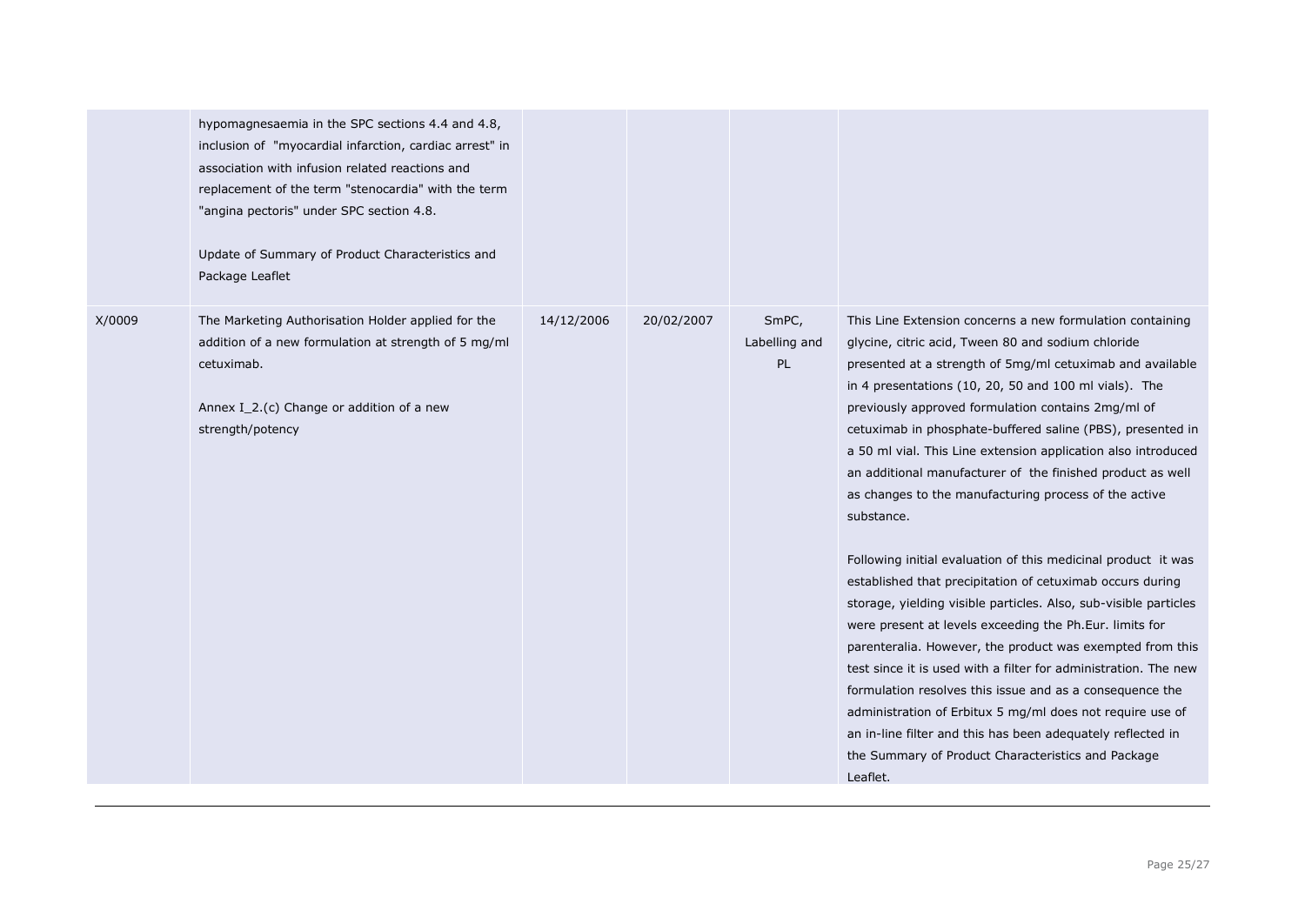|         |                                                                                                                                                                      |            |            |             | The quality of the product has been demonstrated to be<br>satisfactory. Outstanding issues identified during the<br>evaluation will be addressed and evaluated as part of on-<br>going post-marketing follow-up measures. Comparative<br>pharmacokinetic and toxicology studies did not raise<br>concerns and were satisfactory. Clinical data were not<br>provided which was considered acceptable. All<br>requirements with respect to quality, efficacy and safety for<br>this product have been satisfactorily fulfilled and as a<br>consequence the CHMP issued a positive opinion for Erbitux<br>$5$ mg/ml. |
|---------|----------------------------------------------------------------------------------------------------------------------------------------------------------------------|------------|------------|-------------|-------------------------------------------------------------------------------------------------------------------------------------------------------------------------------------------------------------------------------------------------------------------------------------------------------------------------------------------------------------------------------------------------------------------------------------------------------------------------------------------------------------------------------------------------------------------------------------------------------------------|
| II/0005 | Treatment in combination with radiation therapy of<br>patients with locally advanced squamous cell cancer<br>of the head and neck.<br><b>Extension of Indication</b> | 23/02/2006 | 29/03/2006 | SmPC and PL | The MAH applies for an extension of the indication in<br>combination with radiation therapy for the treatment of<br>patients with locally advanced squamous cell cancer of the<br>head and neck (SCCHN). Please refer to the Scientific<br>Discussion "Erbitux-H-558-II-05".                                                                                                                                                                                                                                                                                                                                      |
| II/0008 | Change(s) to the manufacturing process for the<br>active substance                                                                                                   | 26/01/2006 | 07/02/2006 |             |                                                                                                                                                                                                                                                                                                                                                                                                                                                                                                                                                                                                                   |
| II/0007 | Change(s) to the manufacturing process for the<br>active substance                                                                                                   | 14/12/2005 | 21/12/2005 |             |                                                                                                                                                                                                                                                                                                                                                                                                                                                                                                                                                                                                                   |
| II/0006 | Change(s) to the manufacturing process for the<br>active substance                                                                                                   | 14/12/2005 | 21/12/2005 |             |                                                                                                                                                                                                                                                                                                                                                                                                                                                                                                                                                                                                                   |
| II/0004 | Update of Summary of Product Characteristics and<br>Package Leaflet                                                                                                  | 27/07/2005 | 13/09/2005 | SmPC and PL | The product information was updated to include that<br>hypomagnesaemia (loss of a mineral called magnesium in<br>the blood) has been reported with Erbitux.                                                                                                                                                                                                                                                                                                                                                                                                                                                       |